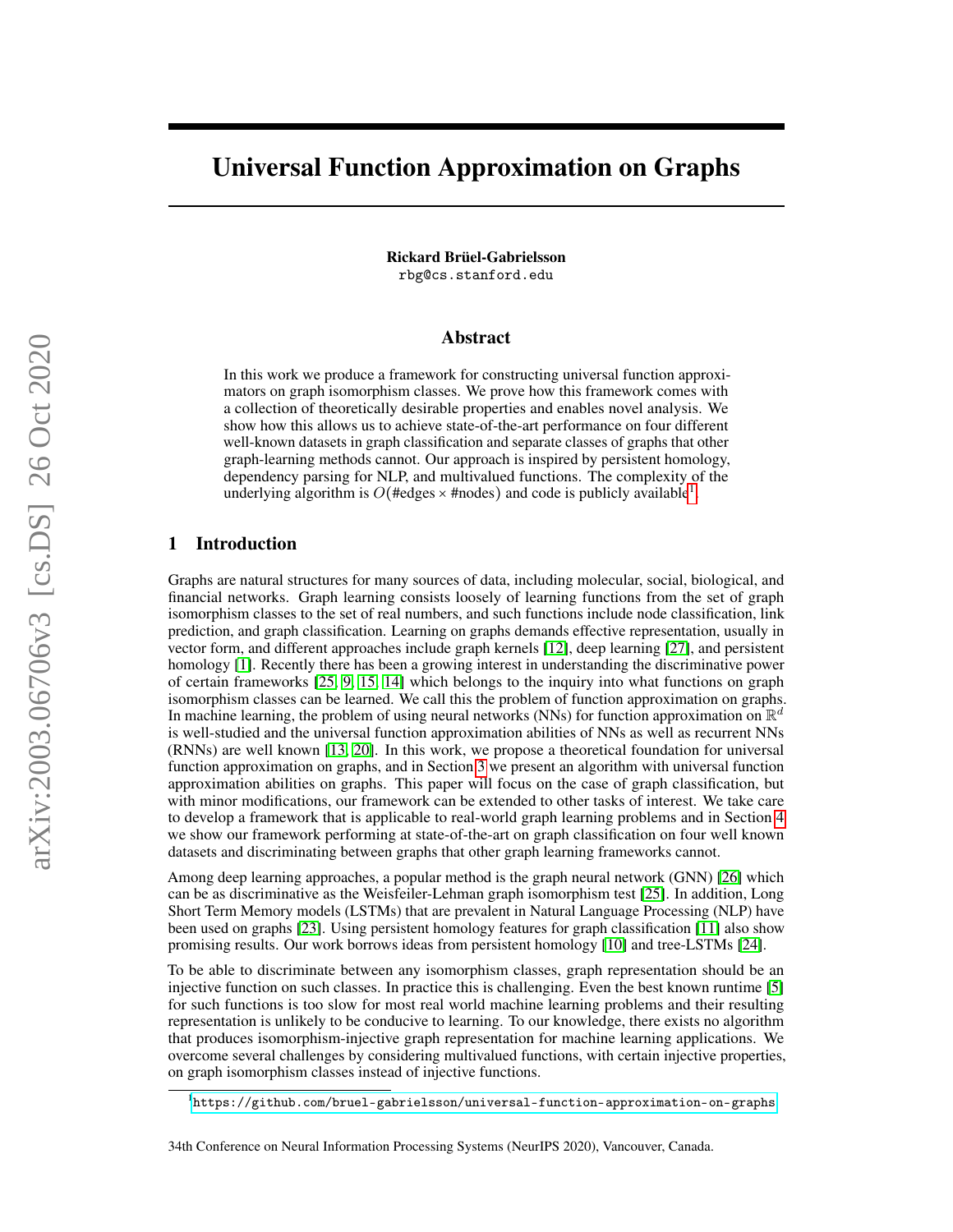Our main contributions: (i) Showing that graph representation with certain injective properties is sufficient for universal function approximation on bounded graphs and restricted universal function approximation on unbounded graphs. (ii) A novel algorithm for learning on graphs with universal function approximation properties, that allows for novel analysis, and that achieves state-of-the-art performance on four well known datasets. Our main results are stated and discussed in the main paper, while proof details are found in the Appendix.

# 2 Theory

An overview of this section: (i) Multivalued functions, with injective properties, on graph isomorphism classes behave similarly to injective functions on the same domain. (ii) Such functions are sufficient for universal function approximation on bounded graphs, and (iii) for restricted universal function approximation on unbounded graphs. (iv) We postulate what representation of graphs that is conducive to learning. (v) We relate universal function approximation on graphs to the isomorphism problem, graph canonization, and discuss how basic knowledge about these problems affects the problem of applied universal function approximation on graphs. (vi) We present the outline of an algorithmic idea to address the above investigation.

### 2.1 Preliminaries



<span id="page-1-0"></span>Figure 1: Diagram of the relations between injective functions on graph isomorphism classes, **G**, and iso-injective functions on graphs,  $G$ . Constructing iso-injective functions on  $\bar{G}$  is much easier than constructing injective functions on **G**, and by the existence of the well-defined function  $f \circ g^{-1}$  we do not lose much by switching our attention to iso-injective functions on  $G$ .

**Definition 1.** A *graph* (undirected multigraph) G is an ordered triple  $G = (V(G), E(G), l)$  with  $V(G)$  :=  $\{1, 2, ..., n\}$  a set of vertices or nodes,  $E(G)$ , a multiset of m unordered pairs of nodes, called edges, and a label function  $l : V(G) \to \mathbb{N}_+$  on its set of nodes. The *size of graph* G is  $|G| := |V(G)| + |E(G)| + \sup\{l(v) | v \in V(G)\}\)$ , and we assume all graphs are finite.

**Definition 2.** Two graphs G and H are *isomorphic*  $(G \simeq H)$  if there exists a bijection  $\phi: V(G) \rightarrow$  $V(H)$  that preserves edges and labels, i.e. a graph *isomorphism*.

**Definition 3.** Let G denote the set of all finite graphs. For  $b \in \mathbb{N}$  let  $\mathcal{G}_b \subset \mathcal{G}$  denote the set of graphs whose size is bounded by  $b$ .

Definition 4. Let **G** denote the set of all finite graph isomorphism classes, i.e. the quotient space  $\mathcal{G}/\simeq$ . For  $b \in \mathbb{N}$  let  $\mathcal{G}_b \subset \mathcal{G}$  denote the set of graph isomorphism classes whose size is bounded by b, i.e.  $G_b$  | ≃. In addition, we denote the graph isomorphism class of a graph  $G \in \mathcal{G}$  as  $[G]$  (coset) meaning for any graphs  $G, H \in \mathcal{G}$ ,  $[G] = [H]$  if and only if  $G \simeq H$ .

<span id="page-1-1"></span>**Lemma 1.** *The sets*  $G$  *and*  $G$  *are countably infinite, and the sets*  $G_b$  *and*  $G_b$  *are finite.* 

Definition 5. A function  $f: \mathcal{G} \to Y$  is *iso-injective* if it is injective with respect to graph isomorphism classes  $\mathcal{G}$ , i.e. for  $G, H \in \mathcal{G}$ ,  $f(G) = f(H)$ , implies  $G \simeq H$ .

**Definition 6.** A *multivalued function*  $f : X \to Y$  is a function  $f : X \to \mathcal{P}(Y)$ , i.e. from X to the powerset of Y, such that  $f(x)$  is non-empty for every  $x \in X$ .

**Definition 7.** Any function  $f : \mathcal{G} \to Y$  can be seen as a multivalued function  $f : \mathcal{G} \to Y$  defined as  $f([G]) = \{f(H) | H \in [G] \}$  and we call the size of the set  $f([G])$  the *class-redundancy* of graph isomorphism class  $[G]$ .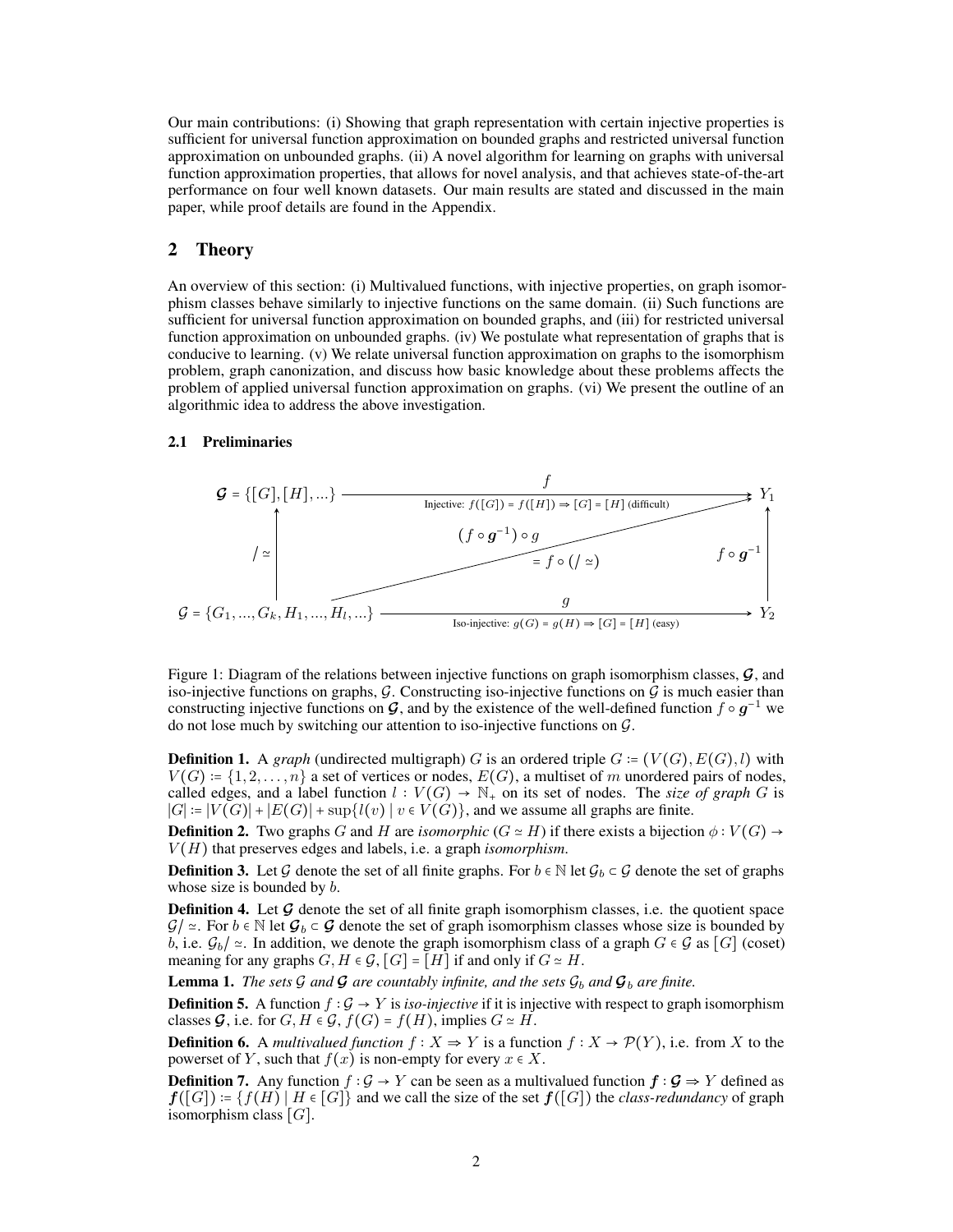Let  $Alg : \mathcal{G} \to \mathbb{R}^d$  be an iso-injective function. For a graph  $G \in \mathcal{G}$  we call the output of  $Alg(G)$ the *encoding* of graph G. The idea is to construct a universal function approximator by using the universal function approximation properties of NNs. We achieve this by composing  $Alq$  with NNs and constructing Alg itself using NNs. Without something similar to an injective function  $f : \mathcal{G} \to Y$ we will not arrive at a universal function approximator on **G**. However, we do not lose much by using a multivalued function  $q : \mathcal{G} \to Y$  that corresponds to an iso-injective function  $q : \mathcal{G} \to Y$ .

<span id="page-2-1"></span>**Theorem 1.** *For any injective function*  $f : \mathcal{G} \to Y$  *and iso-injective function*  $g : \mathcal{G} \to Y$  *there is a well-defined function*  $h : \text{im}(g) \rightarrow Y$  *such that*  $f = h \circ g$ *.* 

See Figure [1](#page-1-0) for a diagram relating these different concepts. For completeness, we also add the following theorem.

<span id="page-2-0"></span>Theorem 2 (recurrent universal approximation theorem [\[20\]](#page-10-2)). *For any recursively computable*  $f$ unction  $f: \{0,1\}^* \to \{0,1\}^*$  there is a RNN  $\phi$  that computes  $f$  with a certain runtime  $r(|w|)$  where w *is the input sequence.*

Unfortunately Theorem [2](#page-2-0) requires a variable number of recurrent applications that is a function of the input length, which can be hard to allow or control. Furthermore, the sets of graphs we analyze are countable. This makes for a special situation, since a lot of previous work focuses on NNs' ability to approximate Lebesgue integrable functions, but countable subsets of  $\mathbb R$  have measure zero, rendering such results uninformative. Thus, we focus on pointwise convergence.

### 2.2 Bounded Graphs

With an iso-injective function, universal function approximation on bounded graphs is straightforward.

<span id="page-2-3"></span>Theorem 3 (finite universal approximation theorem). *For any continuous function* f *on a finite* subset X of  $\mathbb{R}^d$ , there is a NN  $\varphi$  with a finite number of hidden layers containing a finite number  $n$ *of neurons that under mild assumptions on the activation function can approximate* f *perfectly, i.e.*  $||f - \varphi||_{\infty} = \sup_{x \in X} |f(x) - \varphi(x)| = 0.$ 

From Theorem [1](#page-2-1) and since  $G_b$  is finite we arrive at the following:

<span id="page-2-4"></span>**Theorem 4.** Any function  $f : \mathcal{G}_b \to \mathbb{R}$  can be perfectly approximated by any iso-injective function  $Alg : \mathcal{G}_b \to \mathbb{R}^d$  composed with a NN  $\varphi : \mathbb{R}^d \to \mathbb{R}$ .

### 2.3 Unbounded Graphs

For a function to be pointwise approximated by a NN, boundedness of the function and its domain is essential. Indeed, in the Appendix we prove (i) there is no finite NN with bounded or piecewise-linear activation function that can pointwise approximate an unbounded continuous function on an open bounded domain, and (ii) there is no finite NN with an activation function  $\sigma$  and  $k \ge 0$  such that  $\frac{d^k \sigma}{dx^k} = 0$  that can pointwise approximate all continuous functions on unbounded domains.

<span id="page-2-2"></span>**Theorem 5** (universal approximation theorem [\[13\]](#page-9-5)). *For any*  $\epsilon > 0$  *and continuous function f* on a compact subset  $X$  of  $\mathbb{R}^d$  there is a NN  $\varphi$  with a single hidden layer containing a finite *number* n *of neurons that under mild assumptions on the activation function can approximate* f*, i.e.*  $||f - \varphi||_{\infty} = \sup_{x \in X} |f(x) - \varphi(x)| < \epsilon.$ 

Though universal approximation theorems come in different forms, we use Theorem [5](#page-2-2) as a ballpark of what NNs are capable off. As shown above, continuity and boundedness of functions are prerequisites. This forces us to take into account the topology of graphs. Indeed, any function f :  $\mathcal{G} \to \mathbb{R}^d$  with a *bounded* co-domain will have a convergent subsequence for each sequence in  $\mathcal{G}$ , by Bolzano-Weierstrass. Since a NN  $\varphi : \mathbb{R}^d \to \mathbb{R}^d$  may only approximate continuous functions on  $\lim_{h \to 0} f$ , the same subsequences will be convergent under  $\varphi \circ f$ . Thus, since  $\mathcal G$  is countably infinite and due to limiting function approximation abilities of NNs, we always, for any  $f$ , have a convergent *infinite* sequence *without repetition* of graph isomorphism classes. Furthermore, f *determines* such convergent sequences independent of  $\varphi$  and should therefore be learnable and flexible so that the convergent sequences can be adapted to the specific task at hand. See Appendix for more details. This leads to the following remark: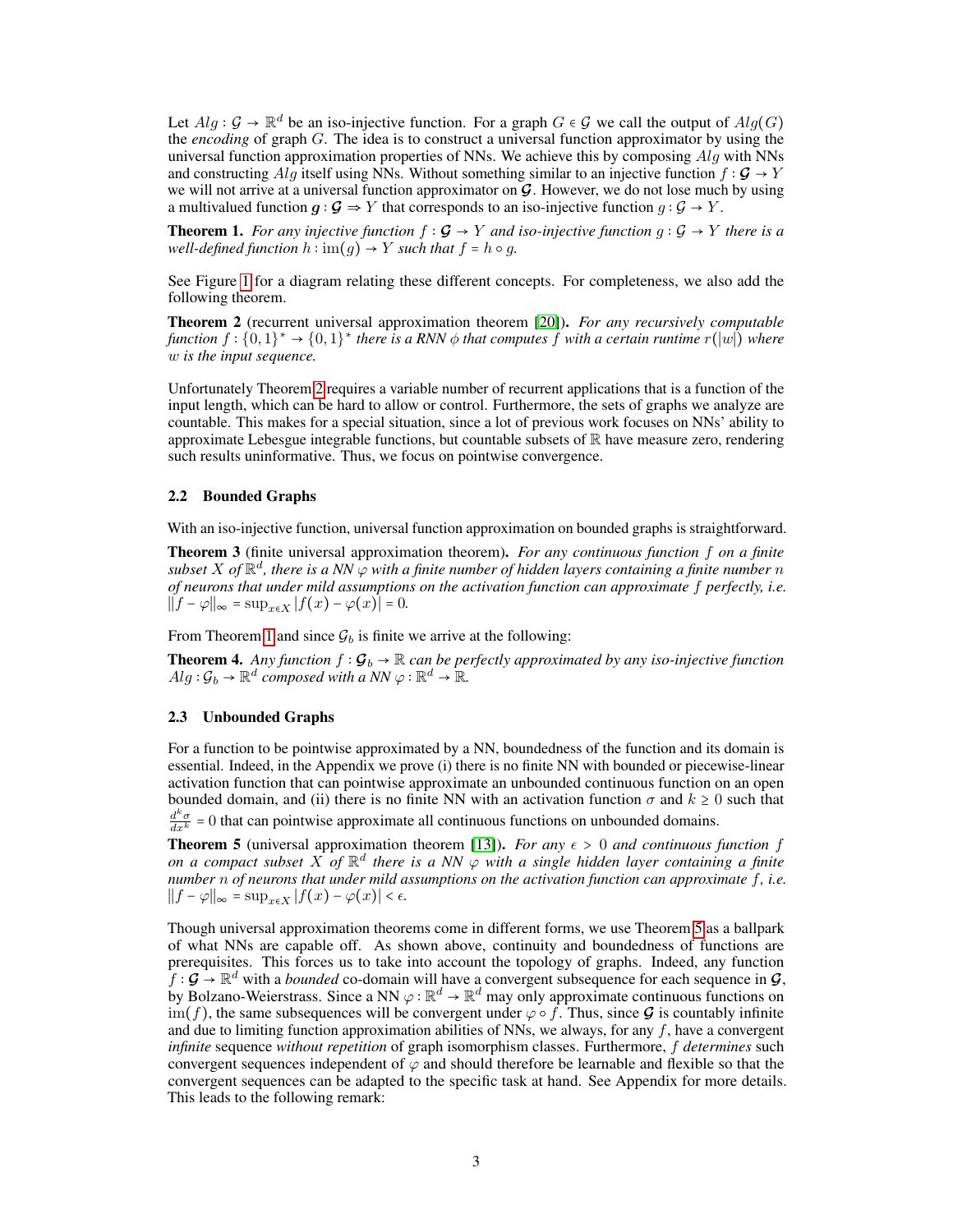<span id="page-3-1"></span>**Remark 1.** An injective function  $f : \mathcal{G} \to \mathbb{R}^d$  determines a non-empty set of convergent *infinite* sequences *without repetition* in **G** under the composition  $q = \varphi \circ f$  with any NN  $\varphi$ . Meaning that f affects which functions q can approximate. Thus, for flexible learning, f should be flexible and learnable to maximize the set of functions that can be approximated by  $g$ . Hopefully then, we can learn an f such that two graphs  $[G]$  and  $[H]$  that are close in  $||f([G]) - f([\overline{H}])||$  are also close according to some useful metric on  $\mathcal{G}$ . The same holds for iso-injective functions  $Alg : \mathcal{G} \to \mathbb{R}^d$ .

We are left to create a function  $Alg : \mathcal{G} \to \mathbb{R}^d$  that is bounded but we cannot guarantee it will be closed so that we may use Theorem [5;](#page-2-2) however, we add this tweak:

<span id="page-3-2"></span>**Theorem 6.** For any  $\epsilon > 0$  and bounded continuous function  $f$  on a bounded subset  $X$  of  $\mathbb{R}^d$  there is a *NN* ϕ *with a single hidden layer containing a finite number* n *of neurons that under mild assumptions on the activation function can approximate* f, *i.e.*  $||f - \varphi||_{\infty} = \sup_{x \in X} |f(x) - \varphi(x)| < \epsilon$ .

For example, we can bound any iso-injective function  $Alg: \mathcal{G} \to \mathbb{R}^d$  by composing (this simply forces the convergent sequences to be the values in  $\mathbb{R}^d$  with increasing norm) with the injective and continuous Sigmoid function  $\sigma(x) = \frac{1}{1+e^{-x}}$ .

### 2.4 Learning and Graph Isomorphism Problems

Definition 8. The *graph isomorphism problem* consists in determining whether two finite graphs are isomorphic, and *graph canonization* consists in finding, for graph  $G$ , a canonical form  $Can(G)$ , such that every graph that is isomorphic to  $G$  has the same canonical form as  $G$ .

The universal approximation theorems say nothing about the ability to learn functions through gradient descent or generalize to unseen data. Furthermore, a class of graphs occurring in a learning task likely contains non-isomorphic graphs. Therefore, to direct our efforts, we need a hypothesis about what makes learning on graphs tractable.

Postulate 1. *A representation (encoding) of graphs that facilitates the detection of shared subgraphs (motifs) between graphs is conducive to learning functions on graphs.*

With this in mind, an ideal algorithm produces for each graph a representation consisting of the multiset of canonical forms for all subgraphs of the graph. Even better if the canonical representations of each graph are close (for some useful metric) if they share many isomorphic subgraphs. However, there is a few challenges: (i) The fastest known algorithm for the graph canonization problem runs in quasipolynomial  $2^{O((\log n)^c)}$  time [\[5\]](#page-9-8), and (ii) a graph has exponentially  $\Omega(n!)$  many distinct subgraphs.

First, obtaining a canonical form of a graph is expensive and there is no guarantee that two graphs with many shared subgraphs will be close in this representation. Second, obtaining a canonical form for each subgraph of a graph is even more ungainly. We approach these challenges by only producing iso-injective encodings of a graph and a sample of its subgraphs. Iso-injective encodings of graphs are easily obtained in polynomial time. However, we still want small class-redundancy and flexibility in learning the encodings.

### 2.5 Algorithmic Idea

We construct a *universal function approximator on graph isomorphism classes of finite size* by constructing a multi-set of encodings that are *iso-injective*. Ideally, for efficiency, an algorithm when run on a graph  $G$  constructs iso-injective encodings for subgraphs of  $G$  as a subprocess in its construction of an iso-injective encoding of G. Thus, a recursive local-to-global algorithm is a promising candidate. Consider Algorithm [1;](#page-4-1) the essence of subset parsing is the following:

**Theorem 7.** *For Algorithm [1](#page-4-1) the encoding*  $c(S_{1,2})$  *with*  $S_{1,2} = S_1 \cup S_2$  *and*  $|V(S_{1,2})| + |E(S_{1,2})| =$ p > 1 *is iso-injective if we have on input graph* G

*1. for all*  $S \in A \subset G$ *, with*  $|V(S)| + |E(S)| < p$ 

- *(a) the encoding* c(S) *is iso-injective*
- *(b) each label*  $l(v)$  *for*  $v \in V(S)$  *is unique*
- <span id="page-3-0"></span>*2.* r *is an injective function*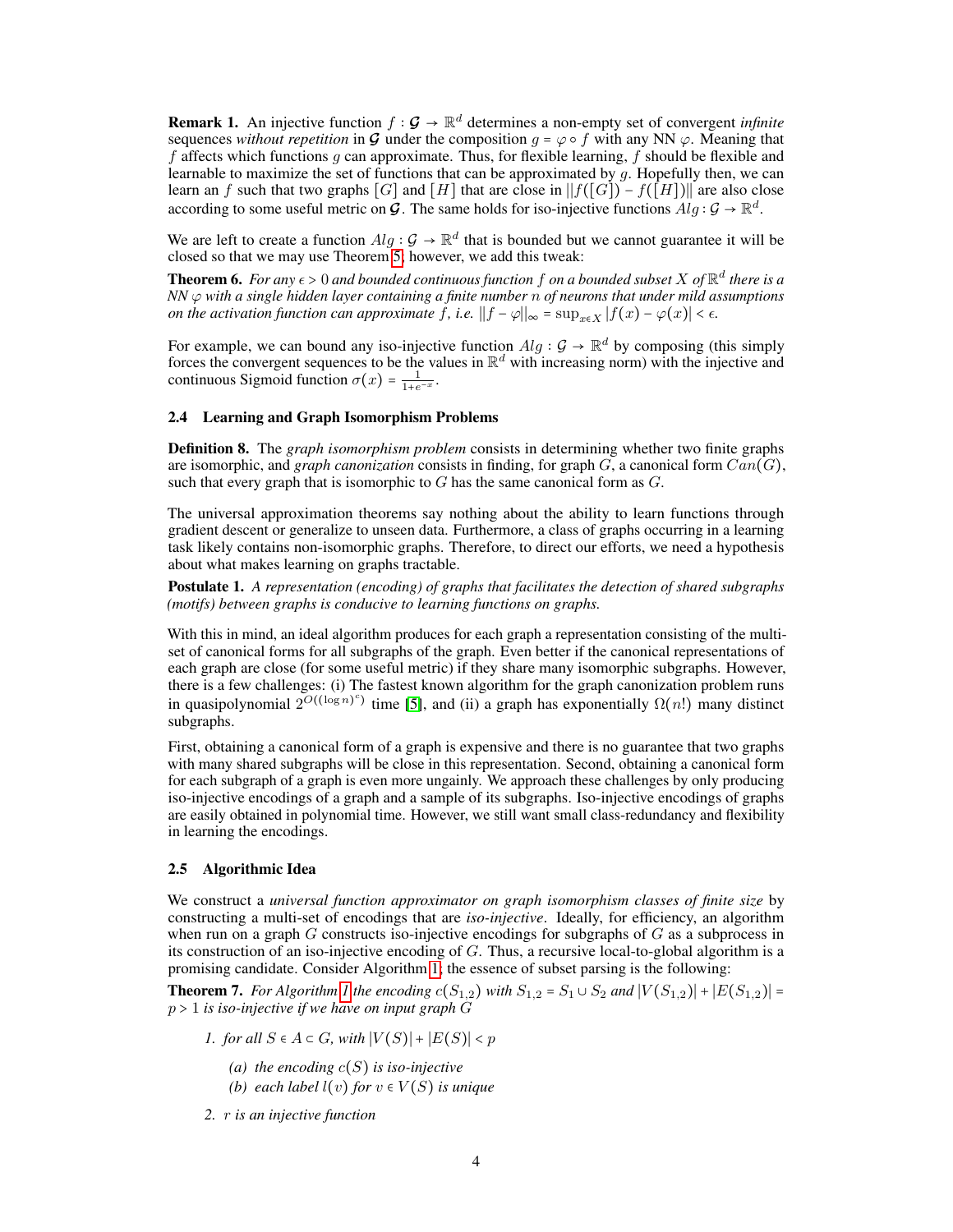### Algorithm 1 Subset Parsing Algorithm

<span id="page-4-1"></span>**Input:** Graph  $G$ , set A of subgraphs of G, and functions  $c: A \to \mathbb{R}^{d_c}$ ,  $r: \{\mathbb{R}^{d_c}, \mathbb{R}^{d_c}\} \times \mathcal{P}(h(V)) \times \mathbb{N} \to \mathbb{R}^{d_c}$ **Output:** Extended function  $c : A \to \mathbb{R}^{d_c}$ for  $S_1, S_2 \in A$  do Let  $S_{1,2} = S_1 \cup S_2$  $c(S_{1,2}) = r({c(S_1), c(S_2)}, {l(v) | v \in V(S_1) \cap V(S_2)}, |V(S_{1,2})| + |E(S_{1,2})|)$  $A = A \cup \{S_{1,2}\}\$ end for

We envision an algorithm that combines encodings of subgraphs  $S_1, \ldots, S_n$  into an encoding of graph  $S_{1,...,n}$ , such that if  $c(S_1), \ldots, c(S_n)$  are iso-injective so is  $c(S_{1,...,n})$ . However, we need to make sure all labels are unique within each subgraph and to injectively encode pairwise intersections.

# <span id="page-4-0"></span>3 Method

Methods such as GNNs successfully aggregate label and edge information in a local-to-global fashion; however, GNNs lack sufficiently unique node identification to extract fully expressive representations [\[25\]](#page-10-1). The quickly growing number (unbounded for graphs in  $G$ ) of intersections in GNNs' processing of subgraphs complicates analysis. Our method keeps processed subgraphs disjoint (Lemma [2\)](#page-4-2) which allows for comparatively simple inductional analysis. We ensure that within a processed subgraph each node-encoding is unique, which together with some additional properties proves sufficient to produce iso-injective encodings for graphs (Theorem [9\)](#page-6-0). Parsing disjoint subgraphs by adding one edge at a time is inspired by 0-dimensional persistent homology [\[10\]](#page-9-7); the idea being that our method may revert to computing 0-dimensional persistence based on increasing node degrees, and should therefore (neglecting overfitting) perform no worse than certain persistence based kernels [\[1,](#page-9-1) [11\]](#page-9-6). See Figure [2](#page-4-3) for how message (or information) passing occurs in Node Parsing (Algorithm [2\)](#page-5-0) versus in GNNs.



<span id="page-4-3"></span>Figure 2: Left to right: Graph with edge-ordering. Message passing in Node Parsing on graph. Message passing in GNN on same graph.

In this section we present Algorithm [2](#page-5-0) and show how with the use of NNs it is a *universal function approximator on graphs* (Theorem [10\)](#page-6-1). This section is outlined as follows: (i) A description of the Node Parsing Algorithm (NPA). (ii) Proving that, under certain requirements on the functions that NPA make use of, NPA produces iso-injective representations of graphs. (iii) Proving the existence of functions with the prerequisite requirements. (iv) Proving NNs can approximate such functions. (v) Presenting a weaker baseline model for comparison. (vi) Analysis of class-redundancy, parallelizability, and introducing the concept of subgraph droupout.

### 3.1 The Algorithm

<span id="page-4-2"></span>Lemma 2. *In Algorithm [2,](#page-5-0) an edge (in the second for loop) is always between two disjoint subgraphs* in  $A_i$  *or within the same (with respect to =) subgraph in*  $A_i$ . Also, each subgraph in  $A_i$  is disjoint *and connected.*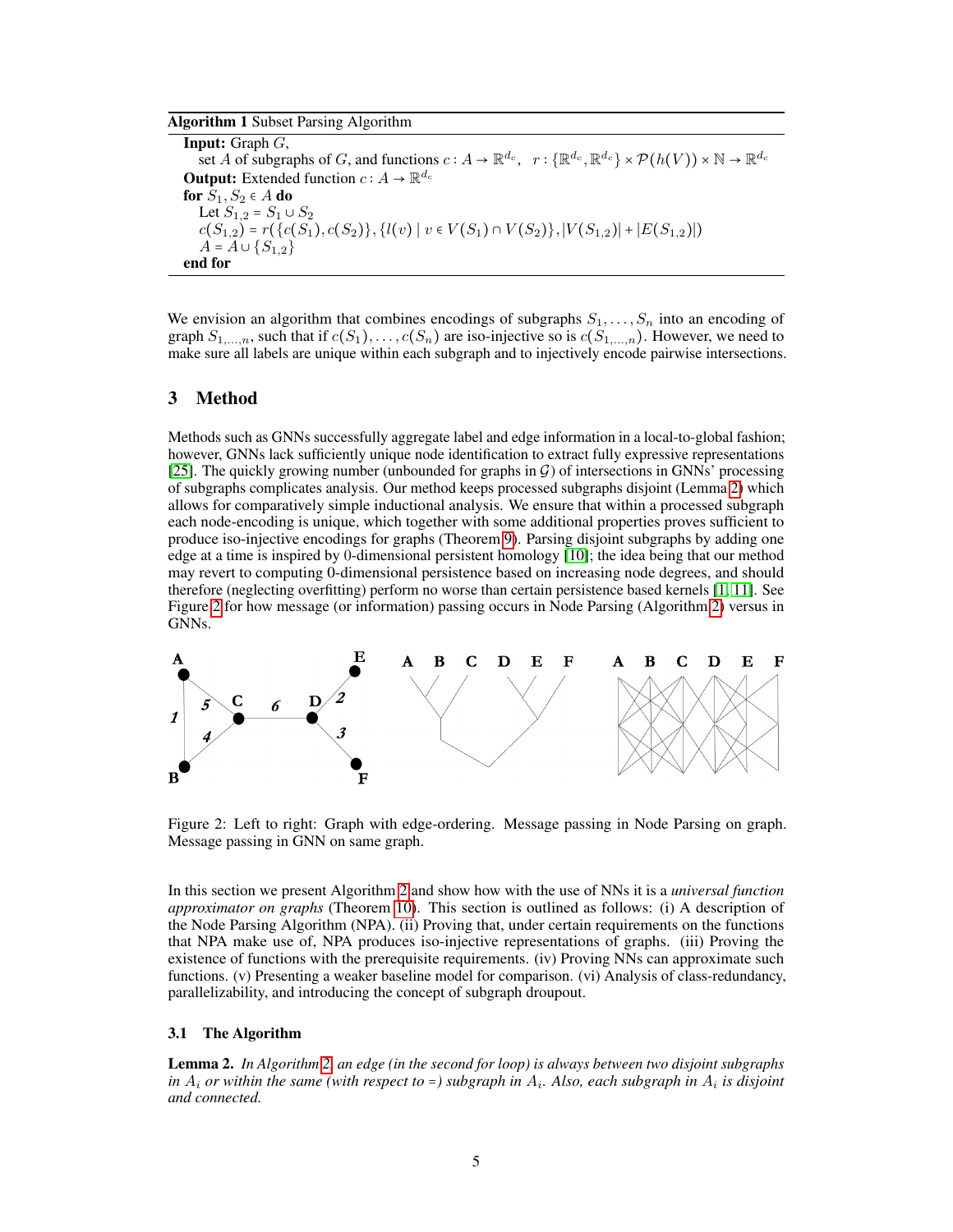Algorithm 2 Node Parsing Algorithm (NPA)

<span id="page-5-0"></span>**Input:** Graph  $G$ , functions  $s_e: E \times \mathcal{G} \to \mathbb{R}$ ,  $s_v: V \times \mathcal{G} \to \mathbb{R}$ ,  $h_{init}: \mathbb{N}_+ \to \mathbb{R}^{d_v}$ ,  $c_{init}: \mathbb{R}^{d_v} \to \mathbb{R}^{d_c-1}$ functions  $r_c : \mathbb{R}^{2d_c+2d_v} \times \{0,1\} \to \mathbb{R}^{d_c}, r_v : \mathbb{R}^{d_c+d_v} \times \{0,1\} \to \mathbb{R}^{d_v},$ special symbol zero **Output:** Multisets  $W(G) := [w_i \mid i = 1, ..., n + m]$ ,  $C(G) := [c(S) \mid S \in A_{m+1}]$  ⊂  $W(G)$ Let  $A_1 = V(G)$  // Where each node is seen as a subgraph of G for  $i = 1, \ldots, n$  do  $h^1(v_i) = h_{init}(l(v_i))$  $w_i = c(v_i) = c_{init}(\hat{h}^1(v_i))$ .append(zero) // step 0 encode end for Sort E with  $s_e(\cdot, G)$  so  $s_e(e_1, G), \ldots, s_e(e_m, G)$  are in ascending order for  $i = 1, \ldots, m$  do Let  $(v_a, v_b) = e_i$  and sort  $(v_a, v_b)$  ascendingly with  $s_v(\cdot, G)$ Let  $S_1, S_2 \in A_i$  be subgraphs with  $v_a \in S_1$  and  $v_b \in S_2$ Let  $S_{1,2} = S_1 \cup S_2 \cup (v_a, v_b)$  $w_{n+i} = c(S_{1,2}) = r_c(\{(c(S_1), h^i(v_a)), (c(S_2), h^i(v_b))\}, 1_{S_1 = S_2})$  // step *i* encoding of  $S_{1,2}$  $h^{i+1} = h^i$  // inheriting previous h-values for  $v \in V(S_{1,2})$  do  $h^{i+1}(v) = r_v(c(S_{1,2}), h^i(v), \mathbb{1}_{v \in V(S_1)})$ ; end for  $A_{i+1} = (A_i - \{S_1, S_2\}) \cup \{S_{1,2}\}\$ end for

<span id="page-5-1"></span>Theorem 8. *For Algorithm [2,](#page-5-0) each produced* c*-encoding is iso-injective, if* hinit*,* cinit*, and* r<sup>c</sup> *are* injective, if for all subgraphs  $S_1, S_2 \in A_i$  that appear at step  $i$  when run on input graph  $G$ 

• *each value*  $r_v(c(S_{1,2}), \tilde{h}, \mathbb{1}_{v \in V(S_1)})$  *for*  $\tilde{h} \in h^i(V(S_1) \cup V(S_2))$  *is unique,* 

and if for all graphs  $S_{1,2}, S^*_{1,2}$  with  $c \coloneqq c(S_{1,2}) = c(S^*_{1,2})$ , encoded at step  $i$  *run*  $G$  *and step*  $j$  *run*  $H$ *respectively,*

•  $r_v(c, \cdot, \mathbb{1}_{v \in V(S_1)})$  *is injective across*  $\{h^i(v) \mid v \in V(S_{1,2})\}$  *and*  $\{h^j(v) \mid v \in V(S_{1,2}^*)\}$ 

By Lemma [2,](#page-4-2) intersection is encoded by  $\mathbb{1}_{S_1 = S_2}$  and uniqueness of *h*-values is established by properties of  $r_v$  (specifically,  $1_{S_1=S_2}$  allows us to discern whether a new edge is between two disjoint isomorphic subgraphs, with identical c-encodings, or within the same subgraph). Thus, the proof follows almost immediately from Theorem [7.](#page-3-0) Furthermore, and critically,  $r_v(c(S_{1,2}), \cdot, 1_{v \in V(S_1)})$ being injective across  $\{h^i(v) \mid v \in V(S_{1,2})\}$  and  $\{h^j(v) \mid v \in V(S_{1,2}^*)\}$  ensures that if we find that two graphs are isomorphic after having applied  $r_v$  they were also isomorphic before the application of  $r_v$ , all the way back to the original node-labels. The special  $zero$ -symbol allows us to assert whether an encoded graph has zero edges, as we otherwise want to deconstruct an encoded subgraph by considering two earlier encoded subgraphs connected by an edge.

### <span id="page-5-2"></span>3.2 Existence of Required Functions

In providing functions with the prerequisite properties we rely on the fact that our labels live in  $\mathbb{N}_+$ . This is necessary since we want to be able to use NNs, which can only approximate continuous functions, while at the same time our method injectively compresses label and connectivity information. In particular, there exists a continuous and bounded function from  $\mathbb{R}^2$  to  $\mathbb R$  that is injective in  $\mathbb{N}^2$ , while there exists no continuous function from  $\mathbb{R}^2$  to  $\mathbb R$  that is injective in  $\mathbb{R}^2$ .

Suppose the *c*-encoding of a subgraph  $S_k$  consists of  $c(S_k) = (y_k, m_k^1, m_k^2)$  and consider functions

$$
h_{init}(l(v)) = l(v) \in \mathbb{N}_+, \quad c_{init}(h) = (0, 0, h + 1)
$$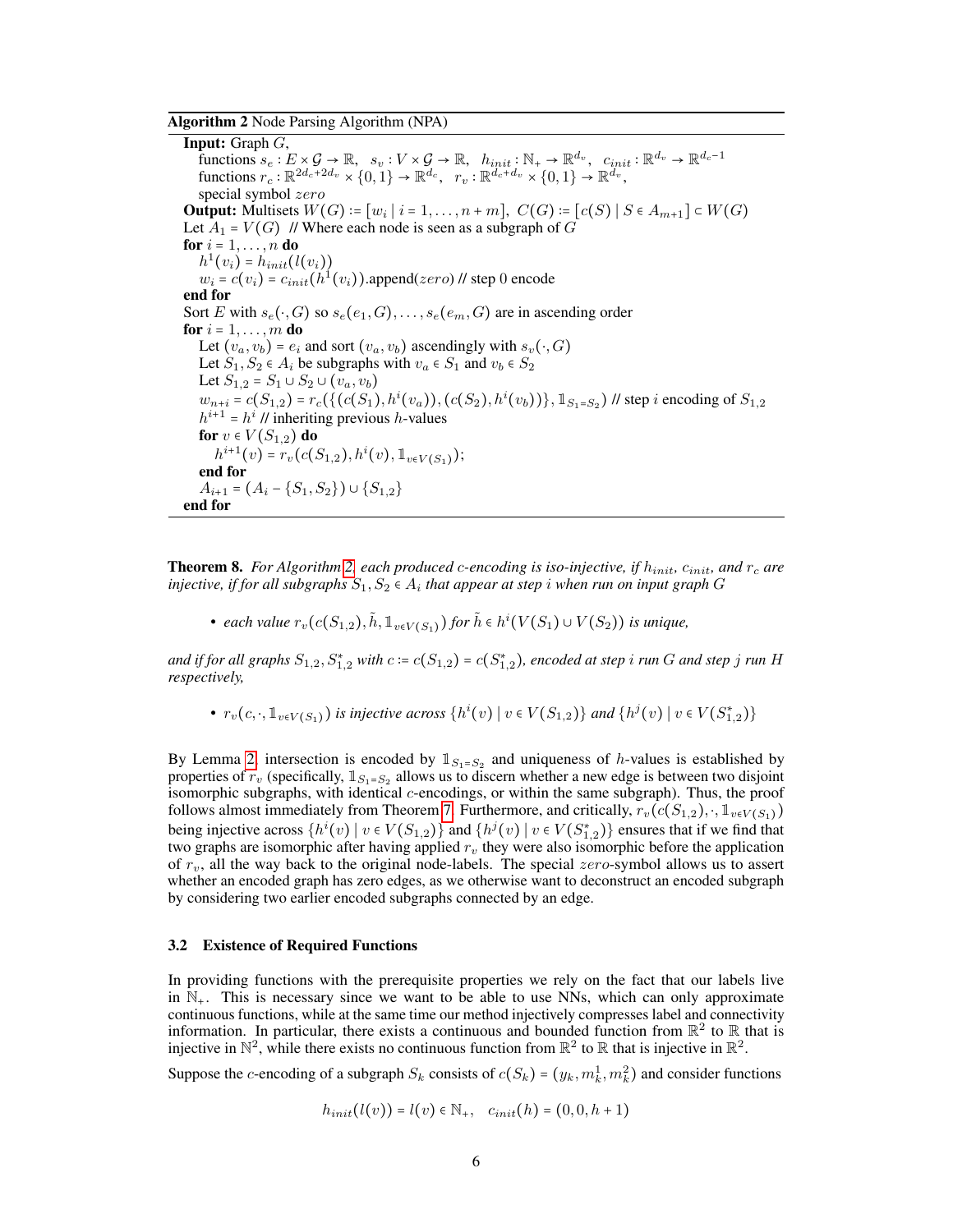and for subgraphs  $S_1$  and  $S_2$  with  $S_{1,2} = S_1 \cup S_2 \cup (v_a, v_b)$ 

$$
c(S_{1,2}) \coloneqq r_c(\{(c(S_1), h(v_a)), (c(S_2), h(v_b))\}, \mathbb{1}_{S_1 = S_2}) =
$$
  
\n
$$
(r(\{(y_1, h(v_a), m_1^1, m_1^2), (y_2, h(v_b), m_2^1, m_2^2)\}, \mathbb{1}_{S_1 = S_2}), m_1^2 + m_2^2 + 1, 2m_1^2 + 2m_2^2 + 2)
$$
  
\n
$$
r_v(c(S_{1,2}), h(v), \mathbb{1}_{v \in V(S_1)}) = \begin{cases} h(v) + m_{1,2}^1, & \text{if } \mathbb{1}_{v \in V(S_1)} = 1 \\ h(v), & \text{else} \end{cases}
$$

where

$$
\tau(i,j) = \frac{(i+j)(i+j+1)}{2} + j, \ \rho(i,j) = (i+j,ij)
$$
  

$$
r(y_1, h_1, m_1, n_1, y_2, h_2, m_2, n_2, b) = \tau(\tau(\rho(\tau^4(y_1, h_1, m_1, n_1), \tau^4(y_2, h_2, m_2, n_2))), b)
$$

In the Appendix we prove that the functions presented in this section satisfy the requirements in Theorem [8,](#page-5-1) which allows us to arrive at the following:

<span id="page-6-0"></span>Theorem 9 (NPA Existence Theorem). *There exists functions for Algorithm [2](#page-5-0) such that every produced graph encoding is iso-injective.*

### <span id="page-6-3"></span>3.3 Corollaries

In our discussion of Algorithm [2](#page-5-0) we will assume that it uses functions such that Theorem [9](#page-6-0) holds. See Appendix for additional corollaries and remarks.

**Corollary 1.** *For Algorithm* [2,](#page-5-0) *given graphs*  $G, H \in \mathcal{G}$ ,  $G \simeq H$  *if and only if*  $\mathbf{C}([G]) \cap \mathbf{C}([H]) \neq \emptyset$ *. I.e. it solves the graph isomorphism problem and canonization.*

**Corollary 2.** For graphs  $G, H \in \mathcal{G}$  consider multiset  $I = W(G) \cap W(H)$ . Each  $w \in I$  corresponds *to a shared subgraph between* G *and* H*, and* ∣I∣ *is a lower bound to the number of shared subgraphs. The graph corresponding to* I *is a lower bound (by inclusion) to the largest shared subgraph.*

<span id="page-6-2"></span>**Lemma 3.** Assume  $\mathcal X$  is countable. There exists a function  $f: \mathcal X \to \mathbb R^n$  so that  $h(X) = \sum_{x \in X} f(x)$ *is unique for each multiset* X ⊂ X *of bounded size. Moreover, any multiset function* g *can be decomposed as*  $g(X) = \phi(\sum_{x \in X} f(x))$  *for some function*  $\phi$ *.* 

**Corollary 3.** *If*  $\mathcal{G}_*$  ⊂  $\mathcal{G}$  *and* { $|C(G)|$  |  $G \in \mathcal{G}_*$ } *is bounded (number of connected components is bounded), there exists a function* f *such that any two graphs* G *and* H *in* G<sup>∗</sup> *are isomorphic if*  $\sum_{c \in C(G)} f(c) = \sum_{c \in C(H)} f(c)$ .

In the Appendix we show, given a graph isomorphism class  $[S]$  and using NPA, a Turing-decidable function for detecting the presence of  $[S]$  within a graph G; however, if we only have one global encoding for all of  $G$  such a Turing-decidable function might not exist. Unless there is some subgraphinformation in the encoding we are left to enumerate an infinite set, which is Turing-undecidable. This points to the strength of having the encoding of a graph  $G$  coupled with encodings of its subgraphs.

#### 3.4 Use of Neural Networks

<span id="page-6-1"></span>**Theorem 10** (NPA Universal Approximation Theorem). *Functions*  $r_v, r_c, h_{init}, c_{init}$  *that satisfies requirements of Theorem [8,](#page-5-1) and a function* f<sup>3</sup> *enabling Lemma [3](#page-6-2) from Section [3.3,](#page-6-3) can be perfectly* approximated by NNs for graphs in  $\mathcal{G}_b$  and pointwise approximated for graphs in  $\mathcal{G}_a$ .

By Theorem [3,](#page-2-3) NNs can perfectly approximate any function on a finite domain so the case of  $\mathcal{G}_b$ is straightforward. However, for countably infinite  $G$  the situation is different. Consider functions from Section [3.2](#page-5-2) and [3.3](#page-6-3) (Lemma [3\)](#page-6-2). They are continuous (in  $\mathbb{R}^*$ ) but not bounded, we are applying these functions recursively and would want both the domain and the image to be bounded iteratively. Without losing any required properties we can compose these functions with an injective, bounded, and continuous function with continuous inverse such as Sigmoid,  $\sigma$ , and use  $h_{init}(l(v)) = \sigma(l(v))$ . Then these functions can be pointwise approximated by NNs. However, recursive application of a NN might increase the approximation error. We use NNs for all non-sort functions. For  $r_c$  we use a tree-LSTM [\[24\]](#page-10-5) and for  $r_v$  we use a LSTM. See Appendix for details.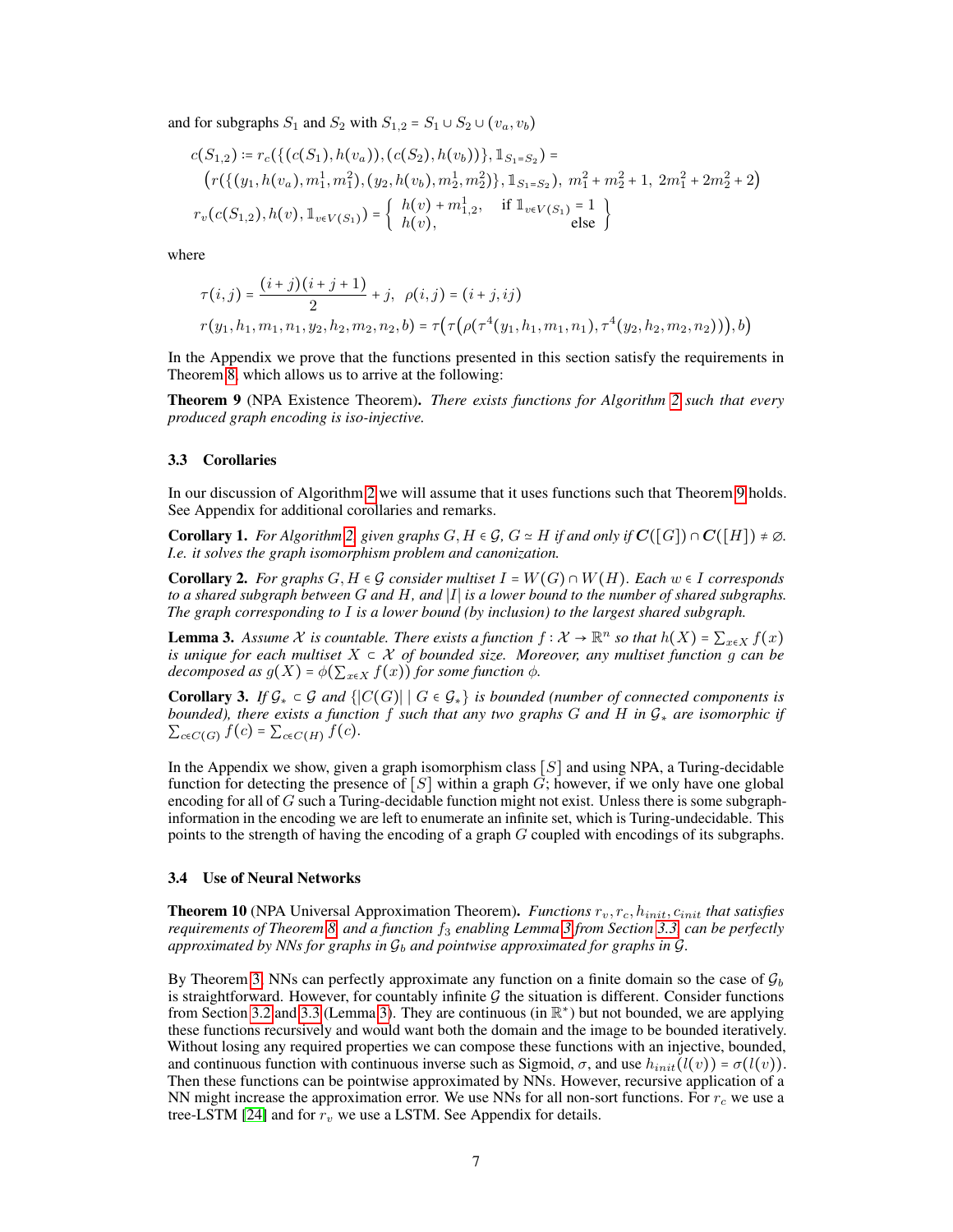#### 3.5 A Baseline

To gauge how conducive our approach is to learning and how important the strict isomorphic properties are, we present a simpler and non iso-injective baseline model which is the same as Algorithm [2](#page-5-0) but the second outer for-loop has been replaced by Algorithm [3.](#page-7-1) Some results of this algorithm can be seen in Table [1](#page-8-0) and it performs at state-of-the-art.

Algorithm 3 Node Parsing Baseline Algorithm (NPBA)

<span id="page-7-1"></span>for i=1,  $\dots$ , m do Let  $(v_a, v_b) = e_i$  and let  $S_1, S_2 \in A_i$  be subgraphs with  $v_a \in S_1$  and  $v_b \in S_2$  $c(S_{1,2}) = r_c({c(S_1), c(S_2)})$ end for

### 3.6 Class-Redundancy, Sorting, Parallelize, and Subgraph Dropout

The class-redundancy in the algorithm and functions we propose enters at the sort functions  $s_e$  (sorts edges) and  $s_v$  (sorts nodes within edges). Thus, a loose upper bound on the class-redundancy is  $O((m!)2^m)$ . A better upper bound is  $O((t_{1,1}!)... (t_{1,l_1}!)(t_{2,1}!)...(t_{k,l_k}!)(2^p))$  where each  $t_{i,j}$  is the number of ties within group j of groups of subgraphs that could be connected within the tie i. The order in between disconnected tied subgraph groups does not affect the output. See Appendix for #edge-orders, i.e.  $O((t_{1,1}!) \dots (t_{1,l_1}!)(t_{2,1}!) \dots (t_{k,l_k}!))$ , on some datasets.

We focus on function se. Each edge can be represented by the following vector [*deg1*, *deg2*, *label1*, *label2*]. We assume *deg1*, *deg2* as well as *label1*, *label2* are in descending order, and that ties are broken randomly. This work makes use of four s<sup>e</sup> functions: (i) *none*: Does not sort at all. (ii) *one-deg*: Sorts by *deg1*. (iii) *two-degs*: Sorts lexicographically by *deg1*, *deg2*. (iv) *degs-and-labels*: Sorts lexicographically by *deg1*, *deg2*, *label1*, *label2*.

Since the encodings of subgraphs that share no subgraph do not affect each other, we can parellalize our algorithm to encode such subgraphs in parallel. For example, a graph of just ten disconnected edges can be parellalized to run in one step. We call the number of such parellalizable steps for a graph's *levels*. See Appendix for #levels on some datasets.

In most cases, one run of NPA on graph  $G$  computes features for a very small portion of all subgraphs of G. We could run NPA on all possible orders to make sure it sees all subgraphs, but this is very costly. Instead, we use the random sample of featurized subgraphs as a type of dropout [\[22\]](#page-10-6). During training, at each run of the algorithm we use only one ordering of the edges, which discourages co-adaptation between features for different subgraphs. At testing, we let the algorithm run on a sample of K orderings, and then average over all these runs. We call this technique *subgraph dropout*.

# <span id="page-7-0"></span>4 Experiments

See Table [1](#page-8-0) for results on graph classification benchmarks. We report average and standard deviation of validation accuracies across the 10 folds within the cross-validation. In the experiments, the  $W(G)$ features are summed and passed to a classifier consisting of fully connected NNs. For NPA,  $s<sub>v</sub>$  sorts randomly, but with "-S",  $s_v$  sorts based on the levels of subgraphs  $S_1$  and  $S_2$ . For subgraph dropout "-D" we use  $K = 5$ . The four bottom rows of Table [1](#page-8-0) compare different functions for sorting edges  $(s_e)$ .

### 4.1 Synthetic Graphs

We showcase synthetic datasets where the most powerful GNNs are unable to classify the graphs, but NPA is. See Appendix for related discussion and Table [2](#page-8-1) where

- 1. GNN-Hard: Class 1: Two disconnected cycle-graphs of  $n/2$  vertices. Class 2: One single cycle-graph of *n* vertices.  $(n = 2, 4, 6, \ldots, 32)$
- 2. NPBA-Hard: Class 1: Two nodes with  $m$  edges in between. Class 2: Two nodes, with  $m$ self-edges from one of the nodes.  $(m = 2, 3, 4, \ldots, 19)$
- 3. Erdos: Random Erdos-Renyi graphs.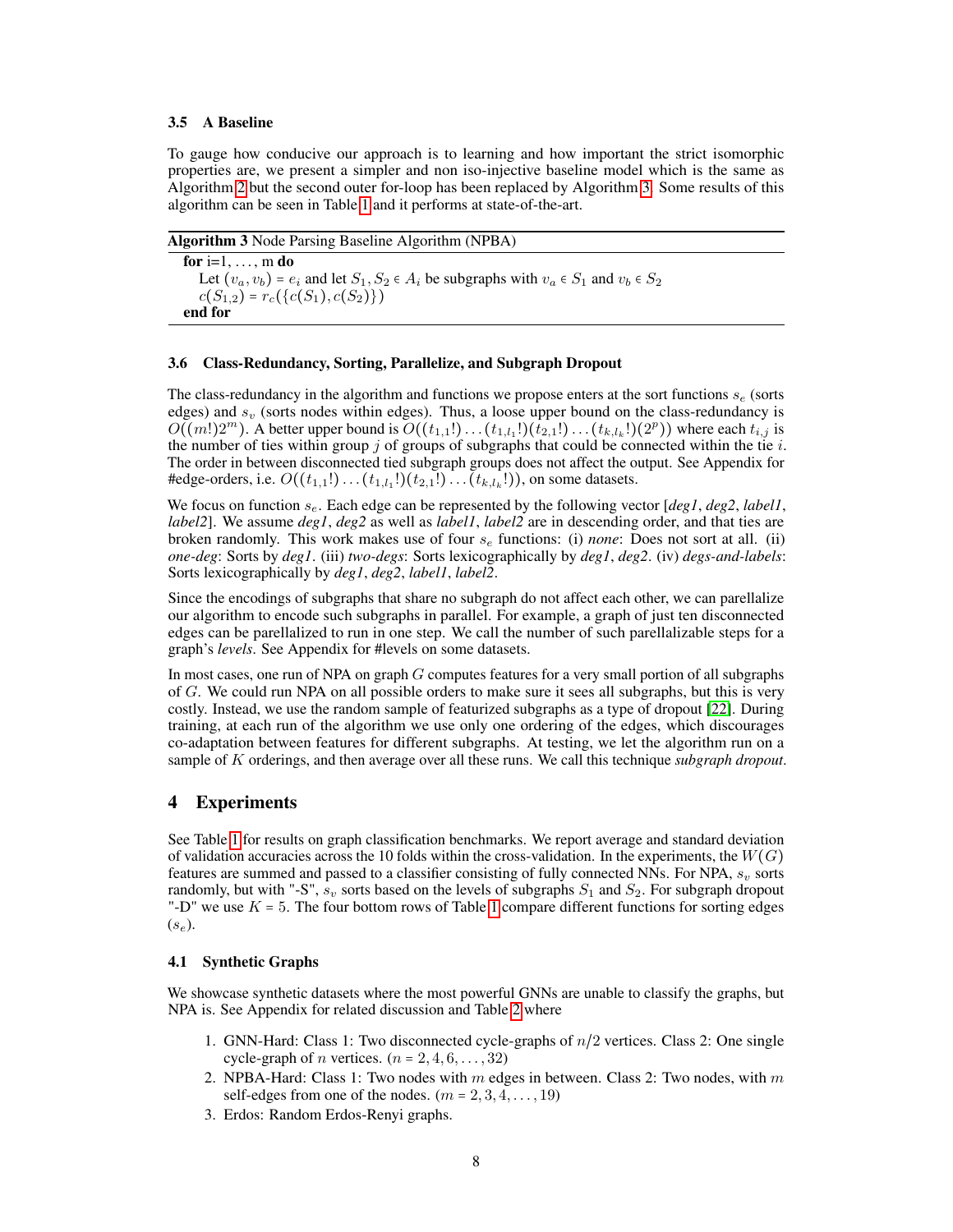| Datasets:                | NCI1                    | <b>MUTAG</b>    | <b>PROTEINS</b>             | <b>PTC</b>     |
|--------------------------|-------------------------|-----------------|-----------------------------|----------------|
| $#$ graphs:              | 4110                    | 188             | 1113                        | 344            |
| # classes:               | $\mathfrak{D}$          | 2               | $\mathcal{D}_{\mathcal{L}}$ | $\mathfrak{D}$ |
| PatchySan [18]           | $78.6 \pm 1.9$          | $92.6 \pm 4.2$  | $75.9 \pm 2.8$              | $60.0+4.8$     |
| DCNN[4]                  | 62.6                    | 67.0            | 61.3                        | 56.6           |
| <b>DGCNN</b> [16]        | $74.4 \pm 4.7$          | $85.8 \pm 1.6$  | $75.5 \pm 0.9$              | $58.6 \pm 2.5$ |
| <b>GNN</b> [25]          | $82.7 \pm 1.7$          | $90.0 \pm 8.8$  | $76.2 \pm 2.8$              | $66.6 \pm 6.9$ |
| NPBA (ours)              | $81.0 \pm 1.1$          | $92.8 \pm 6.6$  | $76.6 \pm 5.7$              | $67.1 \pm 5.9$ |
| NPBA-D (ours)            | $83.7 \pm 1.5$          | $92.2 \pm 7.9$  | $77.1 \pm 5.3$              | $65.5 \pm 6.8$ |
| NPA (ours)               | $81.8 \pm 1.9$          | $92.8 \pm 7.0$  | $76.9 \pm 3.0$              | $67.6 \pm 5.9$ |
| $NPA-D$ (ours)           | $84.0 \pm 2.2$          | $92.8 \pm 7.5$  | $76.8 \pm 4.1$              | $67.1 \pm 6.9$ |
| $NPA-S$ (ours)           | $81.5 \pm 1.6$          | $93.3 \pm 6.0$  | $76.5 \pm 5.0$              | $65.9 \pm 8.3$ |
| NPA-D-S (ours)           | $83.0 \pm 1.2$          | $93.3 \pm 6.0$  | $76.3 \pm 4.5$              | $66.2 \pm 7.7$ |
| $NPA*$ (degs-and-labels) | $\overline{83.2}$ ± 1.6 | $88.9 \pm 10.5$ | $75.9 \pm 5.4$              | $63.2 \pm 6.3$ |
| $NPA*$ (two-degs)        | $84.0 \pm 2.2$          | $91.7 \pm 6.7$  | $76.2 \pm 4.6$              | $67.6 \pm 5.9$ |
| $NPA*$ (one-deg)         | $79.2 \pm 1.9$          | $92.8 \pm 7.0$  | $76.5 \pm 4.9$              | $64.7 \pm 7.0$ |
| $NPA*$ (none)            | $77.7 \pm 3.0$          | $92.8 \pm 7.5$  | $76.9 \pm 3.0$              | $65.3 \pm 5.9$ |

<span id="page-8-0"></span>Table 1: GNN is best performing variant from [\[25\]](#page-10-1). \*: Best result with and without subgraph dropout.

<span id="page-8-1"></span>Table 2: (Train-accuarcy). Comparing NPA against other methods for certain types of graphs.

| Datasets:         | GNN-Hard    | NPBA-Hard     | Erdos     | Erdos-Labels | Random-Regular |
|-------------------|-------------|---------------|-----------|--------------|----------------|
| $#$ graphs:       | 32          | 36            | 30        | 100          | 10             |
| # classes:        | 2           | 2             | 30        | 100          | 10             |
| Avg $#$ nodes:    | $17+9$      | $1.5 \pm 0.5$ | $10\pm 0$ | $10\pm 0$    | $8\pm0$        |
| Avg $\#$ edges:   | $34 \pm 19$ | $21 \pm 10$   | $45+7$    | $45+7$       | $16\pm0$       |
| $O$ (median       |             |               |           |              |                |
| $#$ edge-orders): | $10^{35}$   | $10^{21}$     | $10^{19}$ | $10^{8}$     | $10^{10}$      |
| $GNN$ (GIN) [25]  | 50          | 100           | 100       | 100          | 10             |
| NPBA (ours)       | 100         | 50            | 83        | <b>100</b>   | 70             |
| NPA (ours)        | 100         | <b>100</b>    | 100       | 100          | 90             |

4. Random-Regular: Each node has the same degree with configuration model from [\[17\]](#page-10-9).

# 5 Discussion

In this paper, we develop theory and a practical algorithm for universal function approximation on graphs. Our framework is, to our knowledge, theoretically closest to a universal function approximator on graphs that performs at the state-of-the-art on real world datasets. It is also markedly different from other established methods and presents new perspectives such as subgraph dropout. In practice, our framework shares weaknesses with GNNs on regular graphs, and we do not scale as well as some other methods. Future work may reduce the class-redundancy, explore bounds on expected class-redundancy, modify GNNs to imbue them with iso-injective properties, or combine iso-injective encodings (from NPA) with invariant encodings (from GNNs) to enable the best of both worlds.

# 6 Broader Impact

This work helps advance the fields of machine learning and AI, which as a whole is likely to have both positive and negative societal consequences [\[19,](#page-10-10) [6\]](#page-9-10); many of which might be unintended [\[7\]](#page-9-11). The coupling of application and theory in this work aims at improving human understanding of AI which is related to efforts within for example explainable AI [\[3\]](#page-9-12). Such efforts may reduce unintended consequences of AI.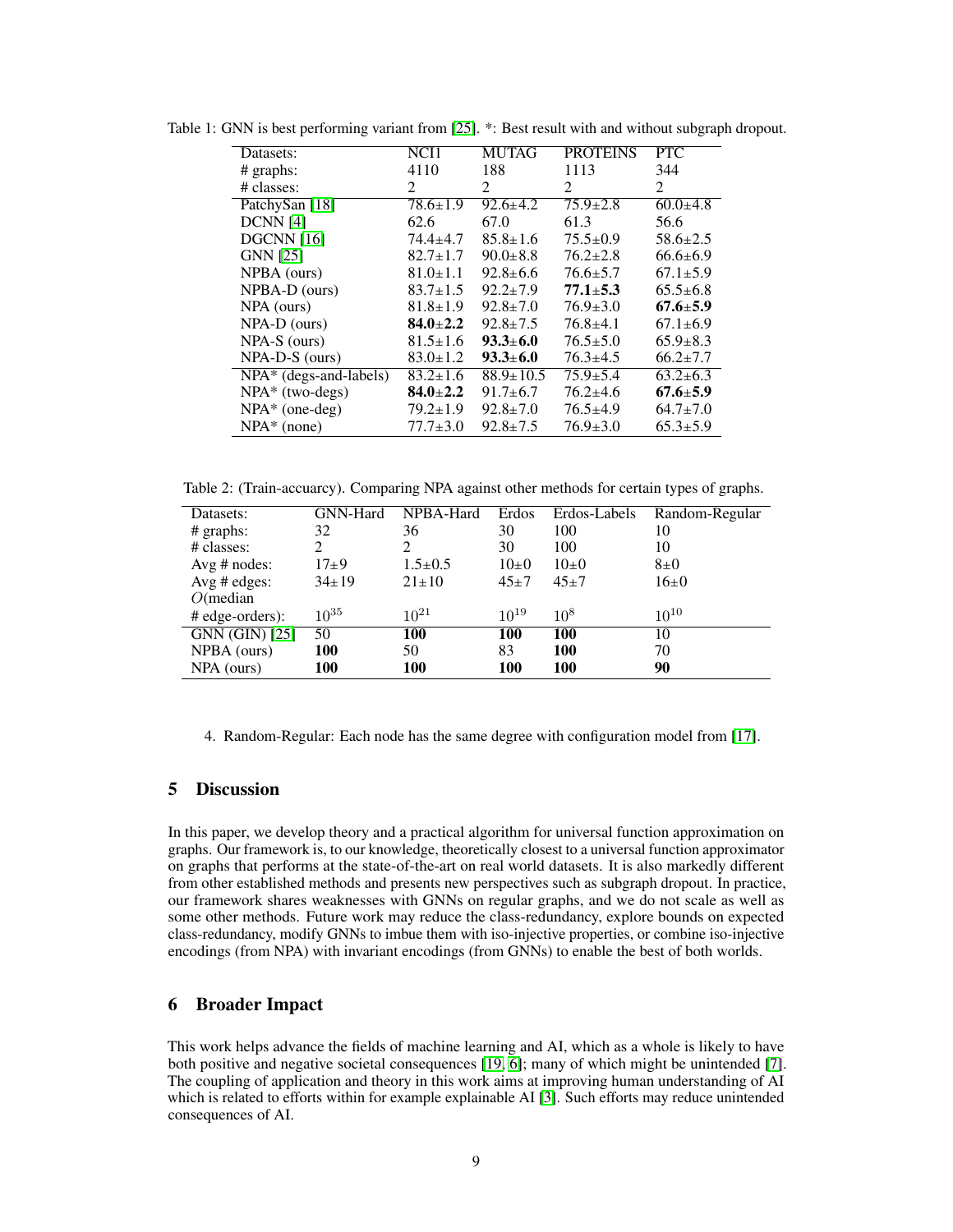# 7 Acknowledgements

This work was supported by Altor Equity Partners AB through Unbox AI (www.unboxai.org). I am grateful for Bradley J. Nelson's help in reading the paper and for his suggestions on how to make it clearer. I also want to express my greatest gratitude to Professor Gunnar Carlsson and Professor Leonidas Guibas for their unwavering support and belief in me.

### References

- <span id="page-9-1"></span>[1] M. E. Aktas, E. Akbas, and A. E. Fatmaoui. Persistence homology of networks: methods and applications. *Applied Network Science*, 4(1):61, 2019. doi: 10.1007/s41109-019-0179-3. URL <https://doi.org/10.1007/s41109-019-0179-3>.
- <span id="page-9-13"></span>[2] R. Arora, A. Basu, P. Mianjy, and A. Mukherjee. Understanding deep neural networks with rectified linear units. In *International Conference on Learning Representations*, 2018. URL [https://openreview.net/forum?id=B1J\\_rgWRW](https://openreview.net/forum?id=B1J_rgWRW).
- <span id="page-9-12"></span>[3] A. B. Arrieta, N. Díaz-Rodríguez, J. D. Ser, A. Bennetot, S. Tabik, A. Barbado, S. Garcia, S. Gil-Lopez, D. Molina, R. Benjamins, R. Chatila, and F. Herrera. Explainable artificial intelligence (xai): Concepts, taxonomies, opportunities and challenges toward responsible ai. *Information Fusion*, 58:82 – 115, 2020. ISSN 1566-2535. doi: https://doi.org/10.1016/j.inffus.2019.12.012. URL <http://www.sciencedirect.com/science/article/pii/S1566253519308103>.
- <span id="page-9-9"></span>[4] J. Atwood and D. Towsley. Diffusion-convolutional neural networks. In D. D. Lee, M. Sugiyama, U. V. Luxburg, I. Guyon, and R. Garnett, editors, *Advances in Neural Information Processing Systems 29*, pages 1993–2001. Curran Associates, Inc., 2016.
- <span id="page-9-8"></span>[5] L. Babai. Graph isomorphism in quasipolynomial time. *CoRR*, abs/1512.03547, 2015. URL <http://arxiv.org/abs/1512.03547>.
- <span id="page-9-10"></span>[6] M. Brundage. *Artificial Intelligence and Responsible Innovation*, pages 543–554. Springer International Publishing, Cham, 2016. ISBN 978-3-319-26485-1. doi: 10.1007/978-3-319-26485-1\_ 32. URL [https://doi.org/10.1007/978-3-319-26485-1\\_32](https://doi.org/10.1007/978-3-319-26485-1_32).
- <span id="page-9-11"></span>[7] F. Cabitza, R. Rasoini, and G. F. Gensini. Unintended Consequences of Machine Learning in Medicine. *JAMA*, 318(6):517–518, 08 2017. ISSN 0098-7484. doi: 10.1001/jama.2017.7797. URL <https://doi.org/10.1001/jama.2017.7797>.
- <span id="page-9-14"></span>[8] B. C. Csáji, editor. *Approximation with artificial neural networks. Faculty of Sciences*. Etvs Lornd University, Hungary, 2001.
- <span id="page-9-2"></span>[9] N. Dehmamy, A.-L. Barabasi, and R. Yu. Understanding the representation power of graph neural networks in learning graph topology. In H. Wallach, H. Larochelle, A. Beygelzimer, F. d'Alché-Buc, E. Fox, and R. Garnett, editors, *Advances in Neural Information Processing Systems 32*, pages 15387–15397. Curran Associates, Inc., 2019.
- <span id="page-9-7"></span>[10] H. Edelsbrunner and J. Harer. Persistent homology—a survey. *Discrete & Computational Geometry - DCG*, 453, 01 2008. doi: 10.1090/conm/453/08802.
- <span id="page-9-6"></span>[11] C. Hofer, R. Kwitt, and M. Niethammer. Graph filtration learning. *CoRR*, abs/1905.10996, 2019. URL <http://arxiv.org/abs/1905.10996>.
- <span id="page-9-0"></span>[12] N. M. Kriege, F. D. Johansson, and C. Morris. A survey on graph kernels. *Applied Network Science*, 5(1):6, 2020. doi: 10.1007/s41109-019-0195-3. URL [https://doi.org/10.1007/](https://doi.org/10.1007/s41109-019-0195-3) [s41109-019-0195-3](https://doi.org/10.1007/s41109-019-0195-3).
- <span id="page-9-5"></span>[13] M. Leshno, V. Y. Lin, A. Pinkus, and S. Schocken. Multilayer feedforward networks with a nonpolynomial activation function can approximate any function. *Neural Networks*, 6(6):861 – 867, 1993. ISSN 0893-6080. doi: https://doi.org/10.1016/S0893-6080(05)80131-5. URL <http://www.sciencedirect.com/science/article/pii/S0893608005801315>.
- <span id="page-9-4"></span>[14] A. Loukas. What graph neural networks cannot learn: depth vs width. In *International Conference on Learning Representations*, 2020. URL [https://openreview.net/forum?](https://openreview.net/forum?id=B1l2bp4YwS) [id=B1l2bp4YwS](https://openreview.net/forum?id=B1l2bp4YwS).
- <span id="page-9-3"></span>[15] C. Morris, M. Ritzert, M. Fey, W. L. Hamilton, J. E. Lenssen, G. Rattan, and M. Grohe. Weisfeiler and leman go neural: Higher-order graph neural networks. *CoRR*, abs/1810.02244, 2018. URL <http://arxiv.org/abs/1810.02244>.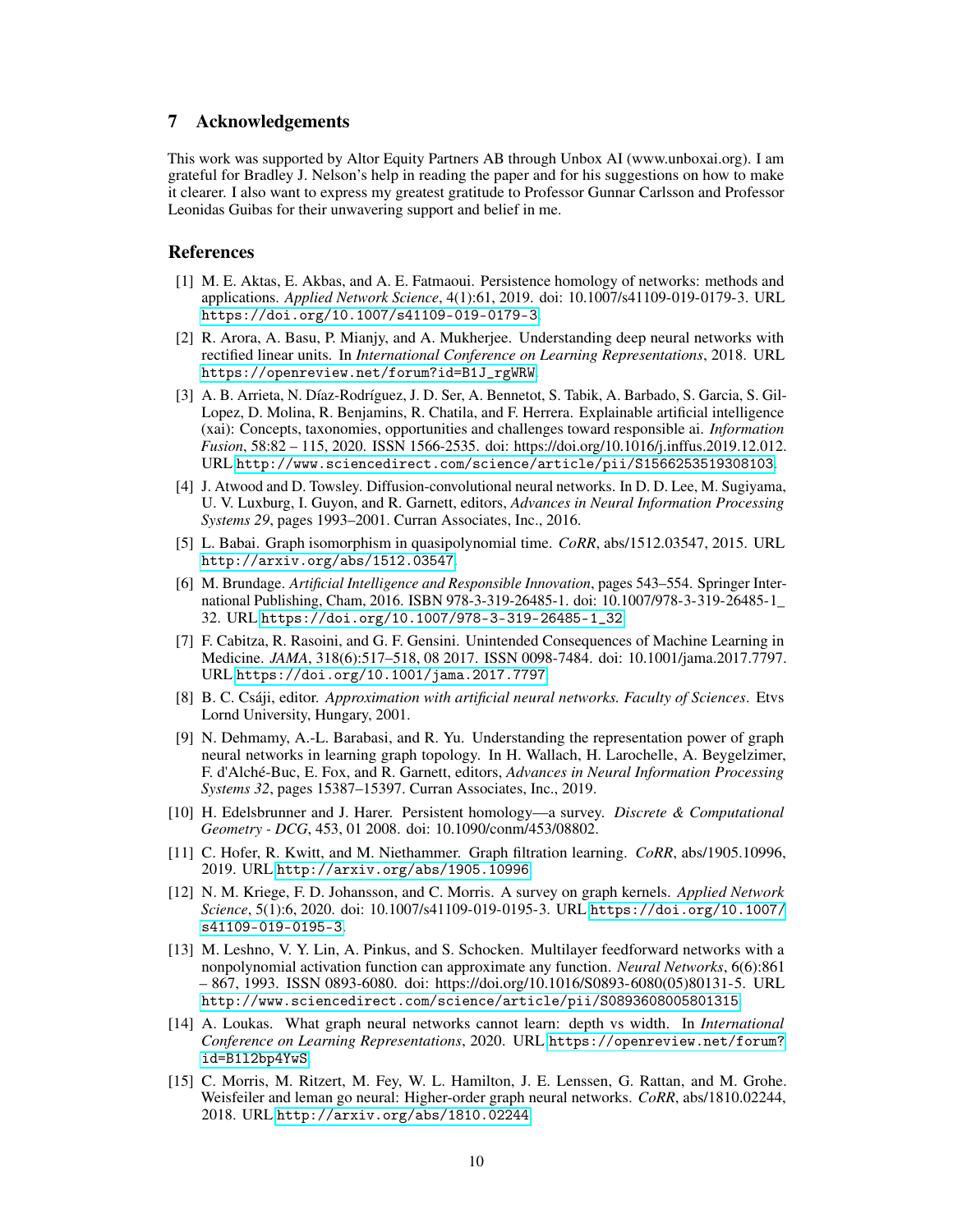- <span id="page-10-8"></span>[16] M. N. Muhan Zhang, Zhicheng Cui and Y. Chen. An end-to-end deep learning architecture for graph classification. In *AAAI Conference on Artificial Intelligence*, pages 4438–4445. Curran Associates, Inc., 2018.
- <span id="page-10-9"></span>[17] M. E. J. Newman. The structure and function of complex networks. *SIAM Review*, 45 (2):167–256, 2003. doi: 10.1137/S003614450342480. URL [https://doi.org/10.1137/](https://doi.org/10.1137/S003614450342480) [S003614450342480](https://doi.org/10.1137/S003614450342480).
- <span id="page-10-7"></span>[18] M. Niepert, M. Ahmed, and K. Kutzkov. Learning convolutional neural networks for graphs. In M. F. Balcan and K. Q. Weinberger, editors, *Proceedings of The 33rd International Conference on Machine Learning*, volume 48 of *Proceedings of Machine Learning Research*, pages 2014– 2023, New York, New York, USA, 20–22 Jun 2016. PMLR. URL [http://proceedings.mlr.](http://proceedings.mlr.press/v48/niepert16.html) [press/v48/niepert16.html](http://proceedings.mlr.press/v48/niepert16.html).
- <span id="page-10-10"></span>[19] O. M. Perc M. and H. J. Social and juristic challenges of artificial intelligence. *Palgrave Commun.*, 5(61), 2019. doi: https://doi.org/10.1057/s41599-019-0278-x.
- <span id="page-10-2"></span>[20] H. Siegelmann and E. Sontag. On the computational power of neural nets. *Journal of Computer and System Sciences*, 50(1):132 – 150, 1995. ISSN 0022-0000. doi: https://doi.org/ 10.1006/jcss.1995.1013. URL [http://www.sciencedirect.com/science/article/pii/](http://www.sciencedirect.com/science/article/pii/S0022000085710136) [S0022000085710136](http://www.sciencedirect.com/science/article/pii/S0022000085710136).
- <span id="page-10-11"></span>[21] S. Sonoda and N. Murata. Neural network with unbounded activation functions is universal approximator. *Applied and Computational Harmonic Analysis*, 43(2):233 – 268, 2017. ISSN 1063-5203. doi: https://doi.org/10.1016/j.acha.2015.12.005. URL [http:](http://www.sciencedirect.com/science/article/pii/S1063520315001748) [//www.sciencedirect.com/science/article/pii/S1063520315001748](http://www.sciencedirect.com/science/article/pii/S1063520315001748).
- <span id="page-10-6"></span>[22] N. Srivastava, G. Hinton, A. Krizhevsky, I. Sutskever, and R. Salakhutdinov. Dropout: A simple way to prevent neural networks from overfitting. *J. Mach. Learn. Res.*, 15(1):1929–1958, Jan. 2014. ISSN 1532-4435.
- <span id="page-10-4"></span>[23] A. Taheri, K. Gimpel, and T. Berger-Wolf. Sequence-to-sequence modeling for graph representation learning. *Applied Network Science*, 4(1):68, 2019. doi: 10.1007/s41109-019-0174-8. URL <https://doi.org/10.1007/s41109-019-0174-8>.
- <span id="page-10-5"></span>[24] K. S. Tai, R. Socher, and C. D. Manning. Improved semantic representations from treestructured long short-term memory networks. In *Proceedings of the 53rd Annual Meeting of the Association for Computational Linguistics and the 7th International Joint Conference on Natural Language Processing (Volume 1: Long Papers)*, pages 1556–1566, Beijing, China, July 2015. Association for Computational Linguistics. doi: 10.3115/v1/P15-1150. URL <https://www.aclweb.org/anthology/P15-1150>.
- <span id="page-10-1"></span>[25] K. Xu, W. Hu, J. Leskovec, and S. Jegelka. How powerful are graph neural networks? In *International Conference on Learning Representations*, 2019. URL [https://openreview.](https://openreview.net/forum?id=ryGs6iA5Km) [net/forum?id=ryGs6iA5Km](https://openreview.net/forum?id=ryGs6iA5Km).
- <span id="page-10-3"></span>[26] S. Zhang, H. Tong, J. Xu, and R. Maciejewski. Graph convolutional networks: a comprehensive review. *Computational Social Networks*, 6(1):11, 2019.
- <span id="page-10-0"></span>[27] Z. Zhang, P. Cui, and W. Zhu. Deep learning on graphs: A survey. *CoRR*, abs/1812.04202, 2018. URL <http://arxiv.org/abs/1812.04202>.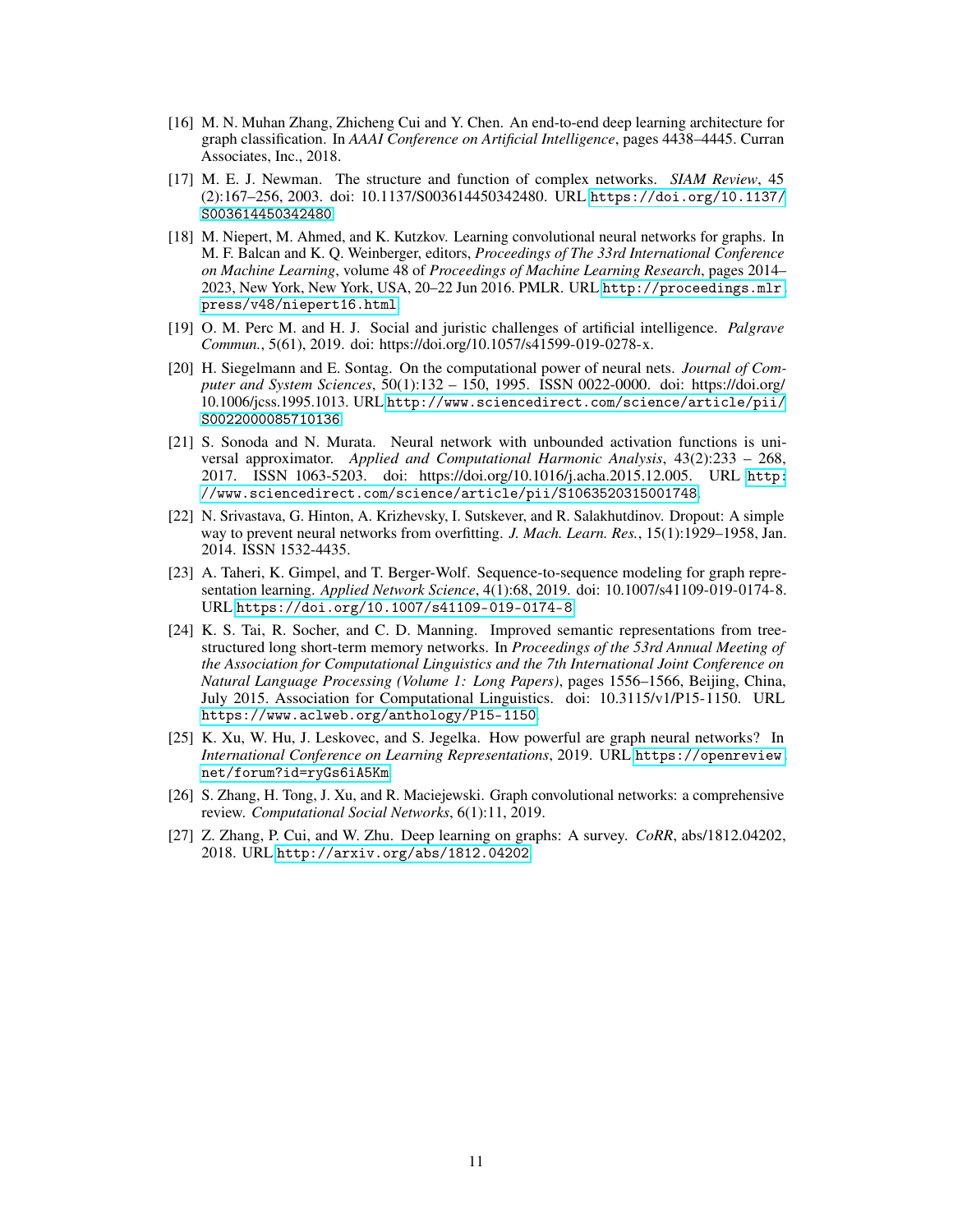# Appendices

# A Theory

### A.1 Preliminaries: Additional Definitions, Remarks, and Proofs

### A.1.1 Additional Definitions and Remarks

We add the following definitions:

**Definition 9.** A *subgraph* S of a graph G, denoted  $S \subset G$ , is another graph formed from a subset of the vertices and edges of G. The vertex subset must include all endpoints of the edge subset, but may also include additional vertices.

**Definition 10.** We denote the disjoint union between two sets A, B as  $A \sqcup B$ .

**Definition 11.** We denote the set-builder notation for multisets as  $[x \mid Predictate(x)]$ , i.e. with brackets to emphasize it constructs a multi-set.

**Definition 12.** If we write  $f(A)$  where A is a subset of the domain of f, we mean the multiset  $f(A) = [f(x) | x \in A].$ 

**Definition 13.** Let  $f : X \to Y$  be a function from a set X to a set Y. If a set A is a subset of X, then the restriction of  $f$  to  $A$  is the function

$$
f|_A: A \to Y
$$

given by  $f|_A(x) = f(x)$  for x in A. Informally, the restriction of f to A is the same function as f, but is only defined on  $A \cap dom(f)$ .

**Definition 14.** For an iso-injective function  $f : \mathcal{G} \to Y$  we define the *iso-inverse* as the function  $f^{-1}: \text{im}(f) \to \mathcal{G}$ , where  $\text{im}(f) = \{y \mid y \in Y, \exists G \in \mathcal{G}, f(G) = y\}$ , as

$$
\boldsymbol{f}^{-1}(y) = [G], \exists G \in \mathcal{G}, f(G) = y
$$

Definition 15. The *subgraph isomorphism problem* consists in, given two graphs G and H, determining whether  $G$  contains a subgraph that is isomorphic to  $H$ .

**Definition 16.** With a function  $f : X \to Y$  being injective across domains  $X_1$  and  $X_2$  with  $X_1, X_2 \subset Y$ X, we mean that for all  $x_1 \in X_1$ ,  $x_2 \in X_2$  with  $f(x_1) = f(x_2)$  we have  $x_1 = x_2$ .

Definition 17. In some proofs we say *subgraph* S *encoded at step* j of Algorithm [2](#page-5-0) (NPA), with which we mean that if  $j = 0$  then S is a single node that is encoded in the first for loop of NPA, and if  $j > 0$  then S contains an edge and is encoded in the second for loop of NPA with  $j = i$ .

We also add the following remarks:

**Remark 2.** Functions on nodes  $f : V(G) \to Y$ , such as node labels, are functions of graphs too, because it makes no sense to compare indices or nodes between different graphs that are not subgraphs of the same graph. That is, each such function is different for each graph  $G$ , so if we abuse notation when having also a graph H and  $f : V(H) \to Y$  in a shared context with G, then  $v_1 = v_2$  implies  $f(v_1) = f(v_2)$  only if  $v_1, v_2 \in V(G)$  or  $v_1, v_2 \in V(H)$ . Similarly, intersection between edges or nodes of two graphs  $S_1$  and  $S_2$  is only interesting to us if  $S_1$ ,  $S_2$  are subgraphs of some graph G.

**Remark 3.** We can bound any iso-injective function  $Alg : \mathcal{G} \to \mathbb{R}^d$  by composing (this simply forces the convergent subsequence to be the values in  $\mathbb{R}^d$  with increasing norm) with the injective and continuous Sigmoid function  $\sigma(x) = \frac{1}{1+e^x}$ .

### A.1.2 Proof of Lemma [1](#page-1-1)

*Proof.* For each  $n \in \mathbb{N}_+$  there is a finite number of graphs G with  $|V(G)| + |E(G)| +$  $\sup_{v \in V(G)} (l(v)) = n$ , and a countable union of countable sets is countable. Similarly, bounded graphs means that such a  $n$  is bounded by  $b$ , and a finite union of finite sets is finite. Furthermore,  $|\mathcal{G}|$  ≤ | $\mathcal{G}|$  and  $|\mathcal{G}_b|$  ≤ | $\mathcal{G}_b$ |. П

# A.1.3 Proof of Theorem [1](#page-2-1)

*Proof.* Consider,  $h = (f \circ g^{-1}) : \mathcal{G} \to Y$  which is well defined since  $g^{-1}$  is a function on  $\text{im}(g)$ , and  $f = h \circ q$ . П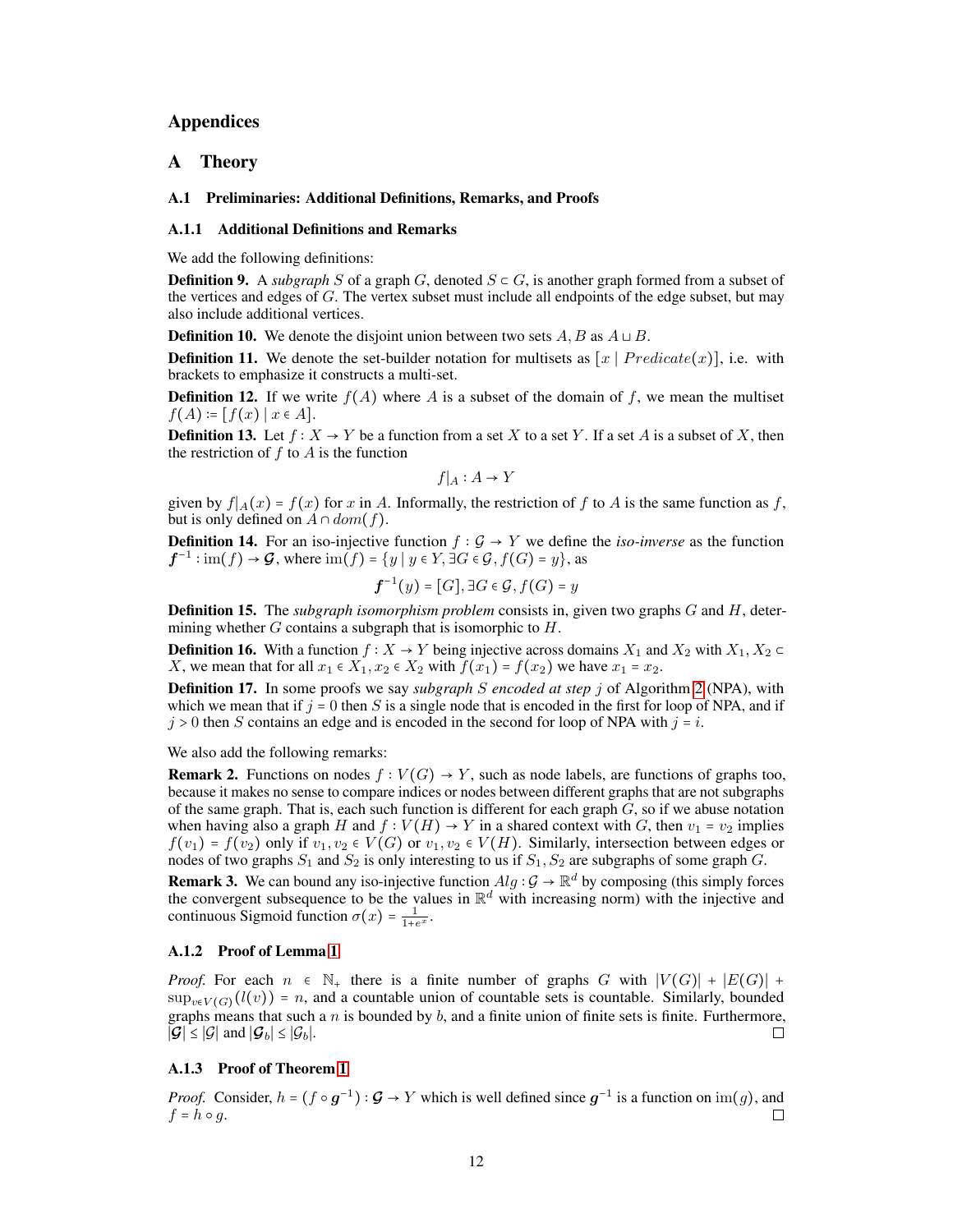#### A.1.4 Proof of Theorem [2](#page-2-0)

*Proof.* See [\[20\]](#page-10-2) for proof.

### A.2 Bounded Graphs

### A.2.1 Proof of Theorem [3](#page-2-3)

*Proof.* In [\[2\]](#page-9-13) it is proven that any continuous piecewise linear function is representable by a ReLU NN, and any finite function can be perfectly approximated by a continuous piecewise linear function.  $\Box$ 

#### A.2.2 Proof of Theorem [4](#page-2-4)

*Proof.* Consider the function  $g : \text{im}(Alg) \to \mathbb{R}^d$ :

$$
g(x) = (f \circ \mathbf{Alg}^{-1})(x)
$$

Which is well-defined because both f and  $Alg^{-1}$  are functions on their respective domains. Since  $\text{im}(Alg)$  is a finite subset of  $\mathbb{R}^d$  we know there is a NN  $\varphi$  that perfectly approximates g, and thus we have

$$
f=\varphi\circ Alg
$$

 $\Box$ 

 $\Box$ 

#### A.3 Unbounded Graphs

### A.4 On Remark [1](#page-3-1)

Suppose  $Alg: \mathcal{G} \to \mathbb{R}^d$  is an iso-injective function and  $\varphi: \mathbb{R}^d \to \mathbb{R}$  is a NN. We analyze the functions  $f: \mathcal{G} \to \mathbb{R}$  that  $\varphi \circ Alg$  can approximate. By Theorem [5,](#page-2-2) if  $\text{im}(Alg) \subset \mathbb{R}^d$  is bounded, then  $\varphi$ can approximate all continuous functions on the closure  $\overline{\text{im}(Alg)}$ . Since G is countably infinite, we may consider the sequence  $\text{im}(Alg) = (Alg([G]_i)_{j=0}^{k_i})_{i=0}^{\infty} = ((a_i)_{j=0}^{k_i})_{i=0}^{\infty} \subset \mathbb{R}^d$ . From the Bolzano-Weierstrass Theorem we know *every bounded sequence of real numbers has a convergent subsequence*. If  $\text{im}(Alg)$  is bounded then so is  $((a_i)_{j=0}^{k_i})_{i=0}^{\infty}$ , and thus it has a convergent subsequence. Similarly, the subsequence  $Alg([G]_{i=0}^{\infty})$  with  $Alg([G]_i) = Alg(H), H \in [G]_i$ , corresponding to a sequence over the graph isomorphism classes  $[G]_i \in \mathcal{G}$ , has a convergent subsequence. Meaning that for every  $\delta > 0$  there is a countably infinite set  $A \subset \mathcal{G}$  such that  $[G]_i$ ,  $[G]_j \in A$  implies  $||Alg([G]_i) Alg([G]_i)$ || <  $\delta$ . Let L denote the limit point of one such convergent subsequence. By Theorem [5,](#page-2-2) we assume that  $\varphi$  can approximate only continuous functions, this means for every  $\epsilon > 0$  there exists a  $\delta > 0$  such that that  $||L - Alg([G])|| < \delta$  with  $[G] \in \mathcal{G}$  implies  $||\varphi(L) - \varphi(Alg([G]))|| < \epsilon$ . Note that the same holds for an injective function  $h : \mathcal{G} \to \mathbb{R}^d$ , because the sequences  $\text{im}(h) = h([G]_{i=0}^\infty)$ and  $((a_i)_{j=0}^{k_i})_{i=0}^{\infty}$  have the same cardinality.

#### A.5 Theorems and Proofs

Theorem 11. *There is no finite width and depth NN with bounded or piecewise-linear activation function that can pointwise approximate an unbounded continuous function on an open bounded domain.*

*Proof.* Such NNs must be bounded on bounded domains.

 $\Box$ 

 $\Box$ 

**Theorem 12.** *There is no finite width and depth NN with an activation function*  $\sigma$  *and*  $k \ge 0$  *such that*  $\frac{d^k \sigma}{dx^k} = 0$  *that can pointwise approximate all continuous functions on unbounded domains.* 

*Proof.* Consider  $f(x) = x^{k+1}$  such that  $\frac{d^k f}{x^k} \neq 0$ . The NN cannot asymptotically approximate f.

Theorem 13 (Bolzano-Weierstrass). *Every bounded sequence of real numbers has a convergent subsequence.*

*Proof.* Well-known result, see [Wikipedia](https://en.wikipedia.org/wiki/Bolzano%E2%80%93Weierstrass_theorem) or your favorite analysis book.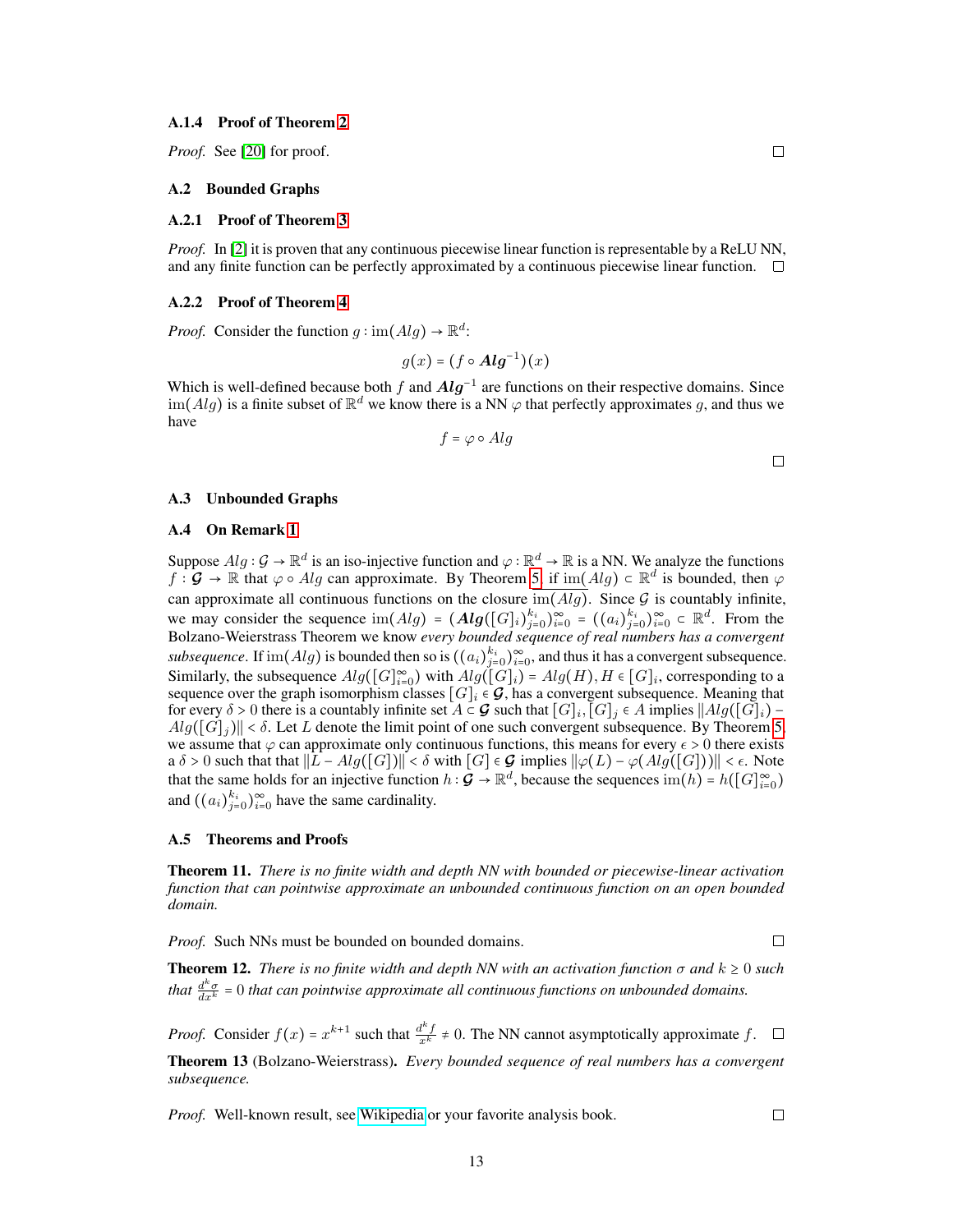#### A.5.1 Proof of Theorem [5](#page-2-2)

*Proof.* Proof can be found in [\[21\]](#page-10-11) and [\[8\]](#page-9-14) for a large family of activation functions.

### <span id="page-13-0"></span> $\Box$

### A.5.2 Proof of Theorem [6](#page-3-2)

*Proof.* If X is closed, it follows immediately from Theorem [5.](#page-2-2) Suppose X is open, then we know by Theorem [5](#page-2-2) that  $\varphi$  can pointwise approximate f on a compact set, but since f is bounded we know that each limit point is finite. Thus, we may just add them and define  $g$  as  $f$  extended with the limit points. Then q is continuous on a compact  $\overline{X}$ , so  $\varphi$  pointwise approximates q, but this means it also pointwise approximates f.  $\Box$ 

### A.6 Algorithmic Idea

### A.6.1 Proof of Theorem [7](#page-3-0)

*Proof.* Suppose Algorithm [1](#page-4-1) is run on graphs G and  $G^*$ . Suppose also that the assumptions of the theorem holds for both runs and that  $c(S_{1,2}) = c(S_{1,2}^*)$  with  $S_{1,2} \subset G, S_{1,2}^* \subset G^*$ . This means, since  $p > 1$  that we can split up in the following way,  $S_{1,2} = S_1 \cup S_2$  with  $S_1, S_2 \in A \subset G$  and  $S_{1,2}^* = S_1^* \cup S_2^*$  with  $S_1^*, S_2^* \in A^* \subset G^*$ . We want to show that  $S_{1,2} \simeq S_{1,2}^*$ .

We know since  $r$  is injective that

$$
c(S_1) = c(S_1^*), \ c(S_2) = c(S_2^*), \tag{1}
$$

$$
\{l(v) \mid v \in V(S_1) \cap V(S_2)\} = \{l(v) \mid v \in V(S_1^*) \cap V(S_2^*)\}
$$
 (2)

(If instead  $c(S_1) = c(S_2^*), c(S_2) = c(S_1^*)$  we can just relabel) This means that there exists isomorphisms  $\phi_1 : S_1 \to S_1^*$  and  $\phi_2 : S_2 \to S_2^*$ .

Consider the following map:

$$
\phi(v) = \begin{cases} \phi_1(v) & \text{if } v \in V(S_1) \\ \phi_2(v) & \text{otherwise} \end{cases}
$$
 (3)

We set  $I = V(S_1) \cap V(S_2)$ . Now, since both  $\phi_1$  and  $\phi_2$  are isomorphisms we know that  $\phi$  respects *l*-values, and the only part of the domain where  $\phi$  might not respect edges is in *I*. Now let  $I^*$  =  $V(S_1^*) \cap V(S_2^*).$ 

All values in  $l(I)$  are unique among  $l(V(S_1) \cup V(S_2))$ , all values in  $l(I^*)$  are unique among  $l(V(S_1^*) \cup V(S_2^*))$ . From Equation [2](#page-13-0) we know that  $l(I) = l(I^*)$ . Suppose  $v \in I$  then  $\phi_1(v) = \phi_2(v)$ because else  $l(\phi_1(v)) \neq l(\phi_2(v)) \rightarrow l(v) \neq l(v)$  by the stated uniqueness of the *l*-values of *I* and *I*<sup>\*</sup>. Since,  $\phi_1$  and  $\dot{\phi_2}$  agree on the intersection *I* we know that all edges must be respected by  $\phi$  by construction.

Now we want to show that  $\phi$  is a bijection. From construction we know that  $\phi$  is a bijection on  $V(S_1) \to V(S_1^*)$ . Now  $V(S_1) \cup V(S_2) = V(S_1) \cup (V(S_2) - I)$  and  $V(S_1^*) \cup V(S_2^*) =$  $V(S_1^*) \cup (V(S_2^*) - I^*)$ . From before we know that  $\phi(I) = I^*$ . Thus, we know that  $\phi$  is injective map on  $V(S_2) - I \rightarrow B \subset V(S_2^*) - I^*$  because  $\phi$  is equivalent to  $\phi_2$  on that domain. To see this, suppose  $v \in V(S_2) - I$  and  $\phi(v) \in V(S_1^*)$ , then we must have  $\phi(v) \in I^*$  (since  $\phi(v) = \phi_2(v) \in V(S_2^*)$ ), but this would mean that  $v \in I$  (else *l*-value cannot be respected by uniqueness) and we would get a contradiction. Lastly, since  $|V(S_2) - I| = |V(S_2)| - |I|$ ,  $|V(S_2)| = |V(S_2^*)|$ ,  $|I| = |I^*|$ , and  $|V(S_2^*) - I^*| = |V(S_2^*)| - |I^*|$  we have

$$
|V(S_2) - I| = |V(S_2^*) - I^*|
$$

and  $\phi$  must be bijective on  $V(S_2) - I \rightarrow V(S_2^*) - I$ . Thus,  $\phi$  is a bijection on  $V(S_1) \cup V(S_2) \rightarrow$  $V(S_1^*) \cup V(S_2^*)$ .

We are done.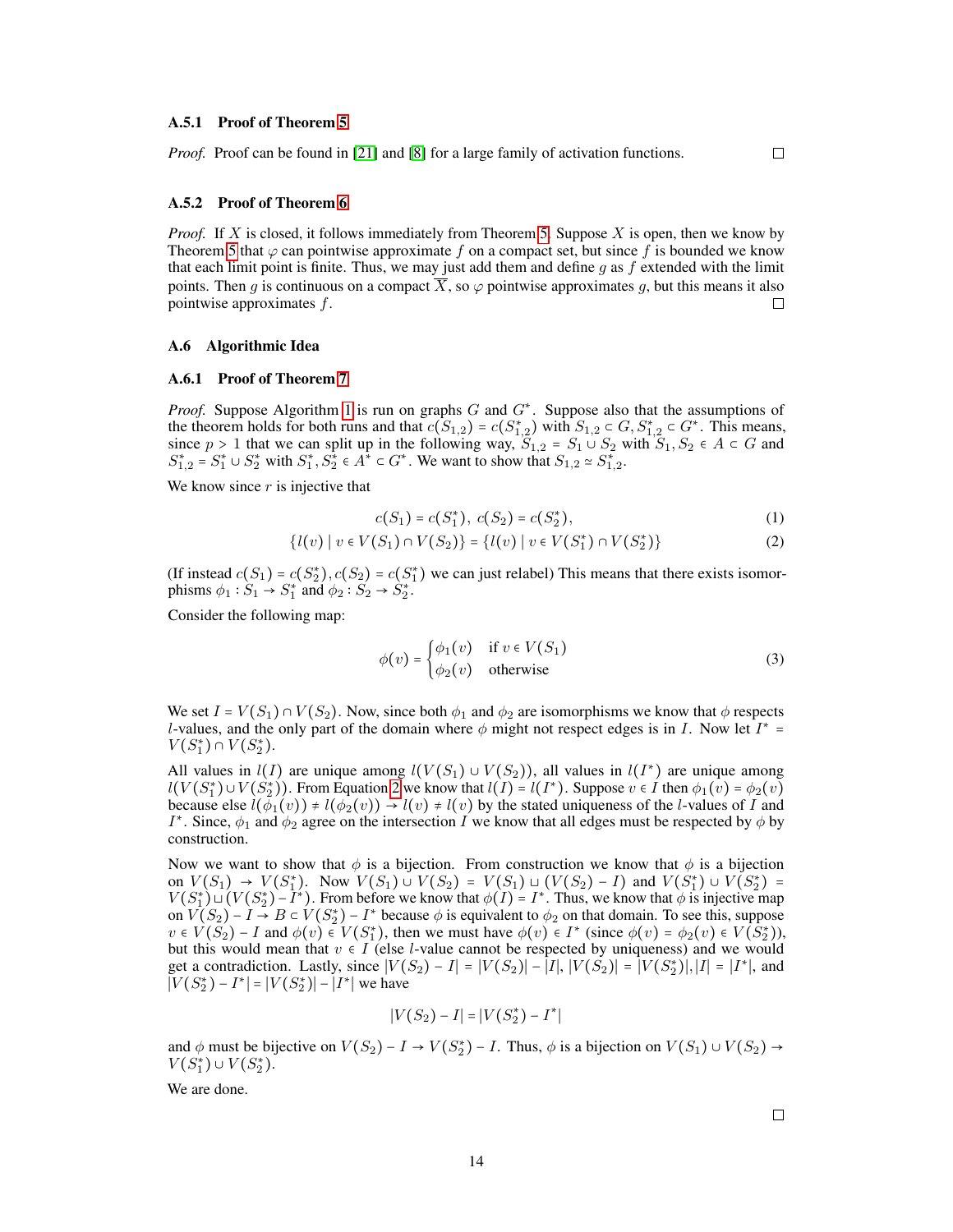# B Method

### B.1 Algorithm

*Proof of Lemma [2.](#page-4-2)* Since the algorithm processes subgraphs by adding one edge at a time, the theorem follows from proving that at any step in the algorithm, each subgraph in  $A_i$  is disjoint and connected, then an edge can only be between two disjoint connected subgraphs or within the same connected subgraph. We prove this by induction on the number of processed edges.

*Base case:*  $i = 1$ . Clearly, all subgraphs consisting of a single vertex are disjoint and each such subgraph is trivially connected.

*Inductive case*: Assume true for  $i \geq 1$ , we want to show it is true for  $i + 1$ . Now at step  $i + 1$ , by our inductive hypothesis, all subgraphs in  $A_i$  are disjoint. The next set of subgraphs  $A_{i+1}$  =  $(A_i - \{S_1, S_2\}) \cup \overline{S_1}_{,2}$  where  $S_{1,2} = \overline{S_1} \cup \overline{S_2} \cup (v_a, v_b)$ ,  $v_a \in V(S_1)$ , and  $v_b \in V(S_2)$ , is constructed by processing an edge  $(v_a, v_b)$ . Regardless of whether this edge connects two disjoint subgraphs or is within the same subgraph, in the next step, all subgraphs in  $A_{i+1}$  will still be disjoint. This is because we add the new subgraph  $S_{1,2}$  to form  $A_{i+1}$  but remove the single subgraph (if  $S_1 = S_2$ ) or the two subgraphs (if  $S_1 \neg S_2$ ), to form  $A_{i+1}$ , that  $S_{1,2}$  was connected to by the processed edge. I.e. we remove all subgraphs from  $A_i$  (to form  $A_{i+1}$ ) that the new subgraph in  $A_{i+1}$  connects to. Also, since each graph  $S_1$  and  $S_2$  is connected, so must  $S_{1,2}$  be by virtue of edge  $(v_a, v_b)$ .

The lemma follows.

 $\Box$ 

**Remark 4.** NPA produces a sequence of encodings for a graph G but when finished, set  $A_{m+1}$ contains each of the largest (by inclusion) disjoint connected subgraphs of  $G$ . Since NPA builds encodings recursively from disjoint subgraphs, NPA constructs encodings for each such largest subgraph independently as if it is run once for each of them. Thus, proving that NPA produces iso-injective encodings for connected graphs, implies each multiset  $W(G)$  and  $C(G)$  is iso-injective also for disconnected graphs.

<span id="page-14-0"></span>**Lemma 4.** For any graph S encoded at step i on run G on NPA, the function  $h^j$  restricted to  $V(S)$ *does not change from*  $j = i + 1$  *up to and including step* k *(i.e.*  $j = k$ *) where* S *is still a member of*  $A_k$ .

*Proof.* From the description of NPA we can tell that when a graph  $S$  is encoded at step i on run  $G$ , all h<sup>i</sup>-values of  $V(S)$  are updated to  $h^{i+1}$ -values, while all  $h^{i+1}$ -values of  $V(G)$  –  $V(S)$  are inherited from  $h^i$ , and  $S$  is added to  $A_{i+1}$ . Since all graphs in  $A_k$  are disjoint (Lemma [2\)](#page-4-2), the next time h-values of  $V(S)$  will change is at step k' when NPA picks S from  $A_{k'}$  to encode some subgraph  $S_{k'} = S \cup S_2 \cup (v_a, v_b)$ , updates  $h^{k'+1}$ -values of  $V(S_{k'})$  with  $V(S) \subset V(S_{k'})$ , and does not include S in set  $A_{k'+1}$  (and never will again). On the other hand, if S is not picked from  $A_{k'}$  to encode  $S_{k'}$  we know that  $V(S_{k'}) \cap V(S) = \emptyset$  by Lemma [2](#page-4-2) so that h-values of  $V(S)$  do not change, i.e.  $|h^{k'+1}|_{V(S)} = h^{k'}|_{V(S)}$ , and that  $S \in A_{k'+1}$ . П

### B.1.1 Proof of Theorem [8](#page-5-1)

*Proof of Theorem* [8.](#page-5-1) So we want to show that any two graphs  $S_{1,2}$  run G and  $S_{1,2}^*$  run G<sup>\*</sup> with  $c(S_{1,2}) = c(S_{1,2}^*)$  are ismorphic. We prove this by double induction on the number of steps of the algorithm. This is because we need to be able to compare  $c$ -values that are produced at different runs of the algorithm. I.e. we want to prove a property  $P(i, j)$  for all  $i, j \in \mathbb{N}$ , where i and j reflects step i on first run (G) and step j on second run  $(G^*)$  respectively. By the symmetry of the property, we only need to prove  $P(1, 1)$  and  $P(i, j) \rightarrow P(i + 1, j)$ .

To be exact, the property  $P(i, j)$  that we will prove consists of the following: that for any subgraph S encoded at step  $i' \leq i$  on run G and any sugraph  $S^*$  encoded at step  $j' \leq j$  on run  $G^*$  with  $c(S) = c(S^*)$  there exists an isomorphism that

- 1. respects edges,
- 2. respects the *initial*  $h^1$ -values,
- 3. maps identical values between  $h^{i'+1}(V(S))$  and  $h^{j'+1}(V(S^*))$  to each other, and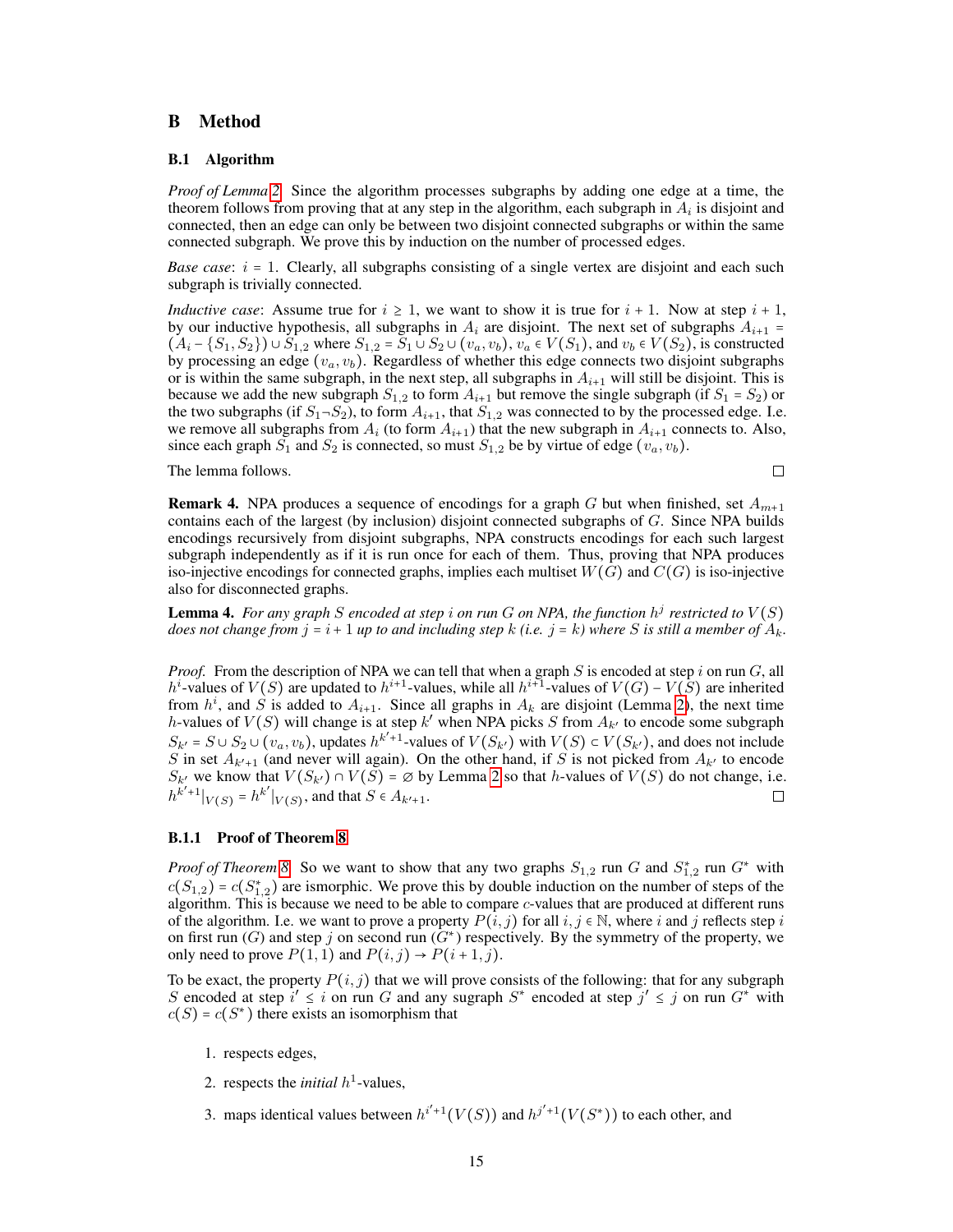4. is a bijection  $V(S) \rightarrow V(S^*)$ .

Since  $h<sup>1</sup>$ -values are simply injective encodings of node labels, by proving this, we know the isomorphism will respect both edges and labels, and thus be a graph isomorphism.

*Base Case*:  $P(0,0)$ . In this case  $S_{1,2}, S_{1,2}^*$  are simply vertices, and  $c(S_{1,2}) = c(S_{1,2}^*)$  if they have the same  $h^1$ -values, which means they are isomorphic in terms of  $h^1$ -values and edges as well as bijective. Furthermore, the isomorphism maps same values between  $h^1(V(S_{1,2}))$  and  $h^1(V(S_{1,2}^*))$ to each other.

*Inductive Case:*  $P(i, j) \rightarrow P(i + 1, j)$ .

So assume we at step  $i + 1 > 0$  on G have  $S_{1,2} = S_1 \cup S_2 \cup (v_a, v_b)$ , where  $S_{1,2}$  is being encoded at step  $i + 1$ .

We need to prove that for any graph  $S_{1,2}^*$  encoded at step  $j' \leq j$  on run  $G^*$  with  $c(S_{1,2}) = c(S_{1,2}^*)$  we have a bijective graph isomorphism between  $S_{1,2}$  and  $S_{1,2}^*$  that respects the edges, initial  $h^1$ -values, and that maps identical values between  $h^{i+2}(V(S_{1,2}))$  and  $h^{j'+1}(V(S_{1,2}^*))$  to each other. The reason why we only need to focus on  $S_{1,2}$  is because for all other graphs encoded at step  $i' < i+1$  on G, their c-values and  $h^{i'+1}$ -values have not changed so they are covered by our inductive hypothesis  $P(i, j)$ .

Now we know that  $|E(S_{1,2}^*)| > 0$  and  $j' > 0$  because  $c(S_{1,2})$  does not include the special zerosymbol, and therefore, neither does  $c(S_{1,2}^*)$ . Therefore, we can also write  $S_{1,2}^* = S_1^* \cup S_2^* \cup (v_a^*, v_b^*)$ (specifically,  $(v_a^*, v_b^*)$  is the edge used to encode  $S_{1,2}^*$  from the encodings of  $S_1^*$  and  $S_2^*$ ). From Lemma [2](#page-4-2) we know  $S_1, S_2, S_1^*, S_2^*$  are connected graphs.

$$
c(S_{1,2}) = r(\{(c(S_1), h^{i+1}(v_a)),(c(S_2), h^{i+1}(v_b))\},\mathbb{1}_{S_1=S_2})\nc(S_{1,2}^*) = r(\{(c(S_1^*), h^{j'}(v_a^*)),(c(S_2^*), h^{j'}(v_b^*))\},\mathbb{1}_{S_1^*=S_2^*})
$$

By injectivity:

$$
\left(\{(c(S_1), h^{i+1}(v_a)), (c(S_2), h^{i+1}(v_b))\}, \mathbb{1}_{S_1=S_2}\right)
$$
  
=
$$
\left(\{(c(S_1^*), h^{j'}(v_a^*)), (c(S_2^*), h^{j'}(v_b^*))\}, \mathbb{1}_{S_1^*=S_2^*}\right)
$$

and we may assume without loss of generality that

$$
(c(S_1), h^{i+1}(v_a)) = (c(S_1^*), h^{j'}(v_a^*))
$$
  

$$
(c(S_2), h^{i+1}(v_b)) = (c(S_2^*), h^{j'}(v_b^*))
$$

else we can just relabel the graphs.

 $S_1, S_2$  are encoded before step  $i + 1$  on G (say steps  $i_1$  and  $i_2$  respectively) and  $S_1^*, S_2^*$  are encoded  $51, 52$  are encoded before step  $i^+ + 1$  on G (say steps  $i_1$  and  $i_2$  respectively) and  $51, 52$  are encoded before step j' on  $G^*$  (say steps j'<sub>1</sub> and j'<sub>2</sub> respectively). In addition, since  $S_1, S_2 \in A_{i+1}$  their and  $h^{i_2+1}$  values cannot have changed before step  $i + 1$  (because then they would have been removed already, see Lemma [4\)](#page-14-0), so  $h^{i+1}|_{V(S_1)} = h^{i_1+1}|_{V(S_1)}$  and  $h^{i+1}|_{V(S_2)} = h^{i_2+1}|_{V(S_2)}$  (The same holds for  $S_1^*, S_2^*$ ). Then, we have by our inductive hypothesis two bijective isomorphisms

$$
\phi_1:S_1\to S_1^*,\quad \phi_2:S_2\to S_2^*
$$

with respect to edges and  $h^1$ -values, that maps identical values between  $h^{i+1}(V(S_1))$  and  $h^{j'}(V(S_1^*))$  (and between  $h^{i+1}(V(S_2))$  and  $h^{j'}(V(S_2^*)))$  to each other, we must have

$$
\forall v \in S_1, \forall v^* \in S_1^*, h^{i+1}(v) = h^{j'}(v^*) \to \phi_1(v) = v^*
$$

(and similarly for  $\phi_2$ ).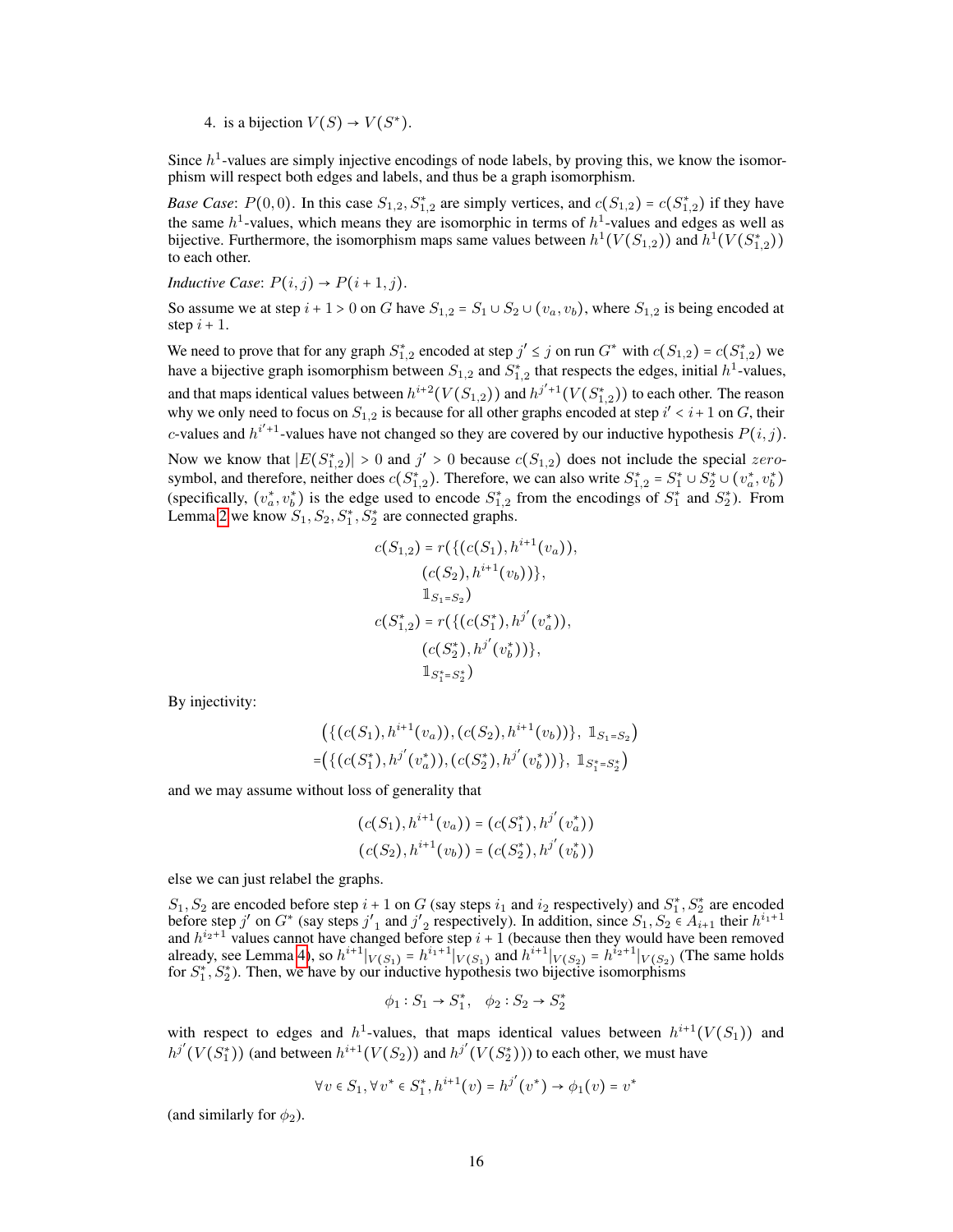Specifically, since  $h^{i+1}(v_a) = h^{j'}(v_a^*), h^{i+1}(v_b) = h^{j'}(v_b^*),$  we have

$$
\phi_1(v_a) = v_a^*, \quad \phi_2(v_b) = v_b^*
$$

Also we know that for all edges  $(v_1, v_2) \in E(S_1), (w_1, w_2) \in E(S_2)$  we have

$$
(\phi_1(v_1), \phi_1(v_2)) \in E(S_1^*), \quad (\phi_2(w_1), \phi_2(w_2)) \in E(S_2^*)
$$

and the only new edge in  $S_{1,2}$  is  $(v_a, v_b)$ ,  $v_a \in V(S_1)$ ,  $v_b \in V(S_2)$ , and the only new edge in  $S_{1,2}^*$  is  $(v_a^*, v_b^*), v_a^* \in V(s_1^*), v_b^* \in V(S_2^*).$ 

Consider:

$$
\phi(v) = \begin{cases} \phi_1(v) & \text{if } v \in V(S_1) \\ \phi_2(v) & \text{otherwise} \end{cases}
$$
 (4)

We split into two cases:

*Case 1*:  $(\mathbb{1}_{S_1=S_2} = False)$ . This implies that  $S_1 \neq S_2$  and  $S_1^* \neq S_2^*$  (where = is stronger than isormorphic). By Lemma [2](#page-4-2) we have  $V(S_1) \cap V(S_2) = V(S_1^*) \cap V(S_2^*) = \emptyset$ . Since  $\phi$  corresponds to a graph isomorphism on the disjoint  $S_1 \to S_1^*, S_2 \to S_2^*$  and the new edge is respected,  $\phi$  is a graph isomorphism between  $S_{1,2}$  and  $S_{1,2}^*$ .

In addition, since  $h^{i+2}$  and  $h^{j'+1}$  are injective across domains  $h^{i+1}(V(S_{1,2}))$  and  $h^{j'}(V(S_{1,2}^*))$  it also means that  $h^{i+2}$  and  $h^{j'+1}$  are injective across domains  $h^{i+1}(V(S_1))$  and  $h^{j'}(V(S_1^*))$ . Thus, if  $h^{i+2}(v) = h^{j'+1}(w)$  with  $v \in V(S_1), w \in V(S_1^*)$ , then  $h^{i+1}(v) = h^{j'}(w)$  such that by inductive hypothesis  $\phi_1(v) = w$  and thus  $\phi(v) = w$  (and similarly for  $S_2, S_2^*$ , and  $\phi_2$ ).

However, if there exists  $v \in V(S_1), w \in V(S_2), u \in V(S_{1,2}^*)$  with  $h^{i+2}(v) = h^{i+2}(w) = h^{j'+1}(u)$ we need to make sure  $\phi(v) = \phi(w) = u$  (to always map identical values to each other), but then  $\phi$  would not be a graph isomorphism since  $v \neq w$  (we know  $S_1 \cap S_2 = \emptyset$ ). This could also be the case for  $S_1^*, S_2^*, \overline{S_1}_{,2}$ . But by uniqueness from  $r_v$  we know  $h^{i+2}(V(S_1)) \cap h^{i+2}(V(S_2)) = \emptyset$  and  $h^{j'+1}(V(S_1^*)) \cap h^{j'+1}(V(S_2^*)) = \emptyset$ , so this cannot happen, and we can conclude that identical values across  $h^{i+2}(V(S_{1,2}))$  and  $h^{j'+1}(V(S_{1,2}^*))$  are always mapped to each other.

*Case 2*:  $(\mathbb{1}_{S_1=S_2} = True)$ . Which implies that  $S_1 = S_2$  and  $S_1^* = S_2^*$  (in a stronger sense than isomorphic). This means  $\phi = \phi_1$ . Which means that  $\phi$  is bijection (no new vertices are added, only an edge), and the new edge is also respected, so  $\phi$  is a graph isomorphism between  $S_{1,2} \to S_{1,2}^*$  that respects  $h^1$ -values and edges, because  $\phi_1$  does so.

In addition,  $h^{i+2}$  and  $h^{j'+1}$  are injective across domains  $h^{i+1}(V(S_{1,2}))$  and  $h^{j'}(V(S_{1,2}^*))$  with  $V(S_{1,2}) = V(S_1), V(S_{1,2}^*) = V(S_1^*).$  Thus, if  $h^{i+2}(v) = h^{j'+1}(w)$  with  $v \in V(s_1), w \in V(S_1^*),$ then  $h^{i+1}(v) = h^{j'}(w)$  such that by inductive hypothesis  $\phi_1(v) = w$  and thus  $\phi(v) = w$ . Since  $S_1 =$  $S_2$  and  $S_1^* = S_2^*$  we can conclude that identical values across  $h^{i+2}(V(S_{1,2}))$  and  $h^{j'+1}(V(S_{1,2}^*))$  are mapped to each other.

By Lemma [2](#page-4-2) we know these two cases are exhaustive. Thus,  $\phi$  is a bijective isomorphism between  $S_{1,2}$  and  $S_{1,2}^*$  with respect to edges and  $h^1$ -values. Furthermore, the isomorphism maps identical values across  $h^{i+2}(V(S_{1,2}))$  and  $h^{j'+1}(V(S_{1,2}^*))$  to each other.

Since  $h<sup>1</sup>$ -values are injective with respect to node labels, we are done.

 $\Box$ 

# B.2 Existence of Required Functions

We start by proving that there exists no continuous injective function from  $\mathbb{R}^2$  to  $\mathbb{R}$ .

**Theorem 14.** *There exists no continuous injective function*  $f : \mathbb{R}^2 \to \mathbb{R}$ *.* 

*Proof.* Suppose  $f: \mathbb{R}^2 \to \mathbb{R}$  is continuous. Then the image (which is an interval in  $\mathbb{R}^2$ ) of any connected set in  $\mathbb{R}^2$  under f is connected. Note that this is a non-degenerate interval (a degenerate interval is any set consisting of a single real number) since the function is injective. Now, if you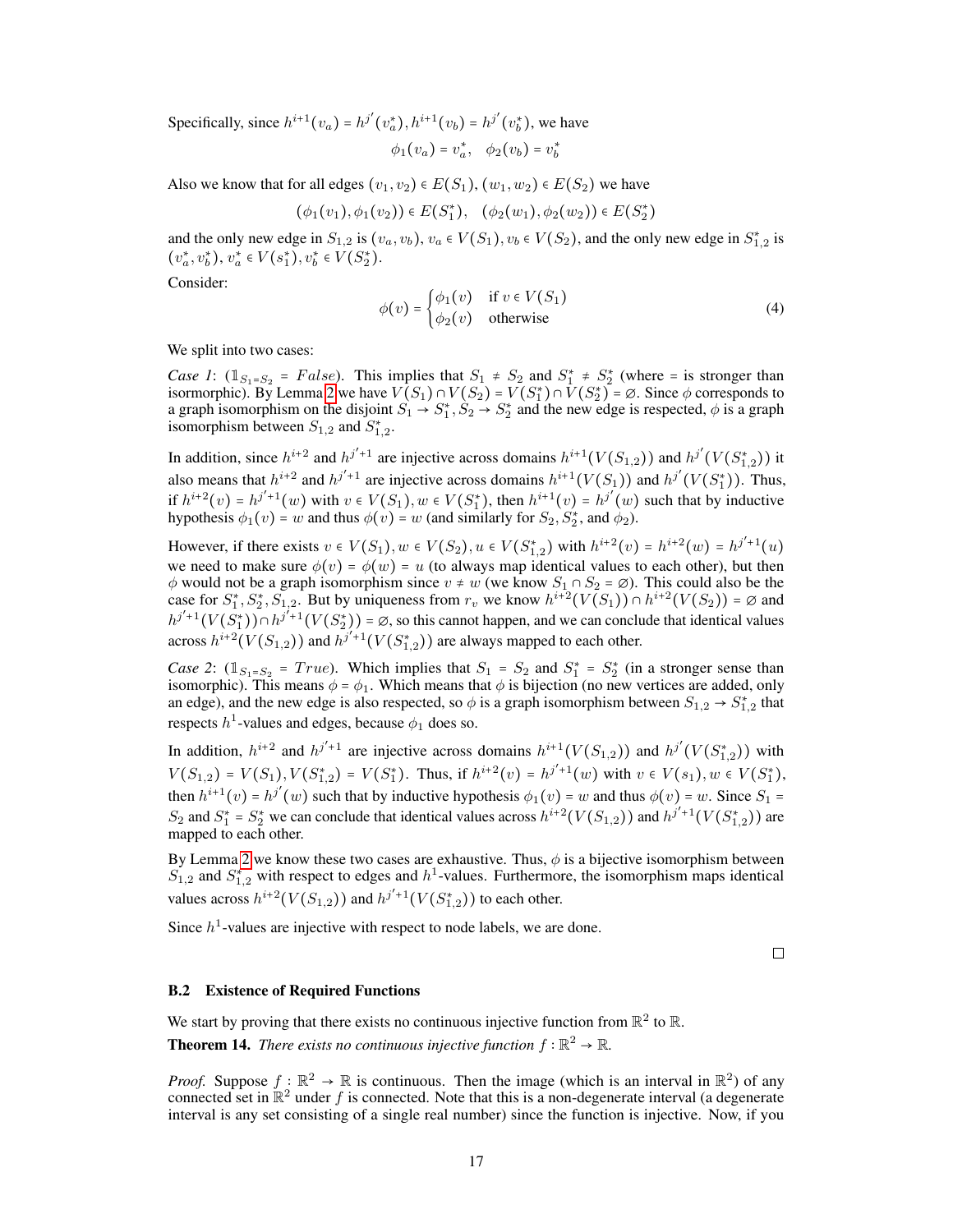remove a point from  $\mathbb{R}^2$  it remains connected, but if we remove a point whose image is in the interior of the interval then the image cannot be still connected if the function is injective. П

We add some lemmas before we prove the main theorem of this section. All statements will be concerning NPA using the functions put forward in Section [3.2.](#page-5-2)

<span id="page-17-0"></span>**Lemma 5.** For NPA, all  $m^1, m^2$  and h-values that appear are in  $\mathbb{N}_0$ 

*Proof.* We show this through an informal induction argument. Since  $h_{init}(v) = l(v) \in \mathbb{N}_+$  and  $c_{init}(h) = (0, 0, h+1)$  we know that all  $h^1$ -values are in  $\mathbb{N}_0$ , and for all c-values created at step 0 we have  $m^1, m^2 \in \mathbb{N}_0$ . Now since new m-values are created from  $m_1^1, m_1^2, m_2^1, m_2^2 \in \mathbb{N}_0$  through  $m_{1,2}^1 = m_1^2 + m_2^2 + 1 \in \mathbb{N}_0, m_{1,2}^2 = 2(m_1^2 + m_2^2 + 1) \in \mathbb{N}_0$  it is not hard to see that all  $m_1^2, m_2^2$  that appear will be in  $\mathbb{N}_0$ . Similarly, new  $h^{i+1}$ -values are created from  $h^i$ -values through  $h^{i+1}(v) = h^i(v) \in \mathbb{N}_0$ or  $h^{i+1}(v) = h^i(v) + m^i \in \mathbb{N}_0$  (since  $m^1 \in \mathbb{N}_0$ ), so all h-values will be in  $\mathbb{N}_0$ .

<span id="page-17-1"></span>**Lemma 6.** For any graph  $s_k$  encoded by Algorithm [2](#page-5-0) at step i on run G we have  $m_k^2 >$  $\max(h^{i+1}(V(S_k)))$  and each value in  $h^{i+1}(V(S_k))$  =  $r_v(c(S_k), h^i(V(S_k)))$  is unique.

*Proof.* We will prove this by strong induction on the number of steps  $i$  of the algorithm on run  $G$ . Property  $P(i)$  is that any graph  $S_k$  encoded at step i on run G:

- $m_k^2 > \max(h^{i+1}(V(S_k))),$  and
- each value in  $h^{i+1}(V(S_k)) = r_v(c(S_k), h^i(V(S_k)))$  is unique

*Base Case*:  $P(0)$ . This means  $S_k$  consists of a single vertex v. Thus,  $h^1(V(S_k)) = \{l(v)\} \subset \mathbb{N}_+$  and it is unique. Consequently,  $m_k^2 = l(v) + 1 > 0$ , such that  $m_k^2 > \max(h^1(\hat{V}(S_k)) - l(v))$ . We also note that  $m_k^1 = 0$ .

*Inductive Case*:  $(\forall i' \leq i, P(i')) \rightarrow P(i+1)$ .

Since  $i + 1 > 0$  we have  $|E(s_k)| > 0$  so we can write  $V(S_{1,2}) = V(S_k) = V(S_1) \cup V(S_2)$ , where  $S_1, S_2$  were encoded before step  $i + 1$ , say step  $i_1$  and  $i_2$  respectively. By inductive hypothesis, this means that all values in  $\hat{h}^{i_1+1}(V(S_1))$  and all values in  $h^{i_2+1}(V(S_2))$  are unique, and since  $S_1, S_2 \in A_{i+1}$ , by Lemma [4,](#page-14-0) these *h*-values cannot have changed before step  $i + 1$  (i.e.  $h^{i_1+1}|_{V(S_1)} = h^{i_1+1}|_{V(S_1)}$ ,  $h^{i_2+1}|_{V(S_2)} = h^{i_1+1}|_{V(S_2)}$ . Thus, each value in  $h^{i_1+1}(V(S_1))$  and each value in  $h^{i+1}(V(S_2))$  is unique. By injective hypothesis we also know that

$$
m_1^2 > \max(h^{i+1}(V(S_1))), m_2^2 > \max(h^{i+1}(V(S_2)))
$$

From Lemma [5,](#page-17-0) we know  $m_1^2, m_2^2 \in \mathbb{N}_0$  and all h-values in  $\mathbb{N}_0$ , i.e. they are non-negative.

Now we have, with  $m_{1,2}^1 = m_1^2 + m_2^2 + 1 > 0$ , that

$$
h^{i+2}(V(S_{1,2})) \coloneqq r_v(c(S_{1,2}), h^{i+1}(v)) =
$$
  

$$
\begin{cases} h^{i+1}(v) + m_{1,2}^1, & \text{if } v \in V(S_1) \\ h^{i+1}(v), & \text{else} \end{cases}
$$

This means now that each value in  $h^{i+2}(V(S_1))$  and each value in  $h^{i+2}(V(S_2))$  is unique. This is easier to see for  $h^{i+2}(V(S_1))$  because  $r_v$  is an injective function on the values of  $h^{i+1}(V(S_1))$ which we know are all unique. However, since

$$
m_{1,2}^1 > \max(h^{i+1}(V(S_2))), \min(h^{i+1}(V(S_1))) \ge 0
$$

 $r_v$  is also injective on  $h^{i+1}(V(S_2))$ . To prove this, suppose  $r_v(h^{i+1}(v)) = r_v(h^{i+1}(w))$  with  $v, w \in V(S_2)$ , then  $h^{i+1}(v) = h^{i+1}(w)$  unless, w.l.o.g,  $v \in V(S_1)$ ,  $w \notin V(S_1)$  from which we reach a contradiction since  $\min(h^{i+1}(V(S_1))) + m_{1,2}^1 > \max(h^{i+1}(V(S_2))).$ 

Since 
$$
\max(h^{i+1}(V(S_1))) + m_2^2 + 1 > \max(h^{i+1}(V(S_2)))
$$
 we have  
\n
$$
\max(h^{i+2}(V(S_{1,2}))) = \max(h^{i+1}(V(S_1))) + m_1^2 + m_2^2 + 1
$$
\n
$$
< 2m_1^2 + m_2^2 + 1
$$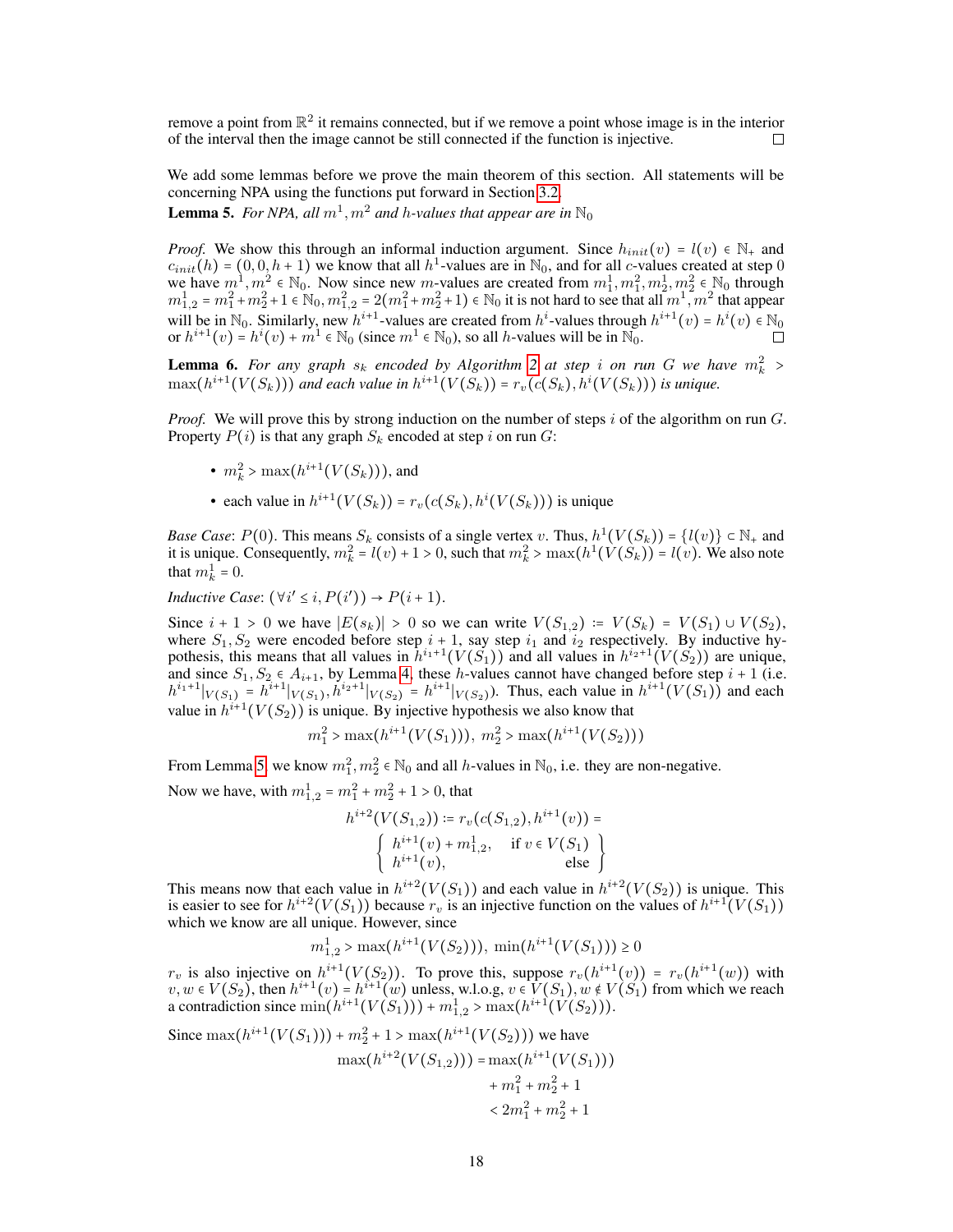Since  $m_{1,2}^2 = 2m_1^2 + 2m_2^2 + 2 > 0$  this means that  $\max(h^{i+2}(V(S_{1,2}))) < m_{1,2}^2$ . We can also conclude  $m^1_{1,2}, m^2_{1,2} \in \mathbb{N}_+.$ 

By Lemma [2,](#page-4-2) we know that either  $S_1 = S_2$  or  $S_1 \cap S_2 = \emptyset$ . If  $S_1 = S_2$ , then  $V(S_{1,2}) = V(S_1) =$  $V(S_2)$  such that  $h^{i+2}|_{V(S_{1,2})} = h^{i+1}|_{V(S_1)} + m_{1,2}^1$ , which means that each value in  $h^{i+2}(V(S_{1,2}))$  is unique because each value in  $h^{i+1}(V(S_1))$  is unique. Thus we are done, and we now assume that  $S_1 \cap S_2 = \emptyset$ .

This means that  $V(S_1) \cap V(S_2) = \emptyset$  and

 $h^{i+2}(V(S_1)) \cap h^{i+2}(V(S_2)) = \emptyset$ since  $m_{1,2}^1 > m_1^2 + m_2^2 > \max(h^{i+1}(V(S_2))), \max(h^{i+2}(V(S_2))) = \max(h^{i+1}(V(S_2))).$  Thus, all values in

$$
h^{i+2}(V(S_{1,2})) = h^{i+2}(V(S_1)) \sqcup h^{i+2}(V(S_2))
$$

are unique.

Thus we have proved  $P(i + 1)$ .

 $\Box$ 

**Corollary 4.** *This also means that*  $m_k^1 = 0$  *if and only if*  $|E(S_k)| = 0$  *(i.e. in the base case). Thus, it serves as the required* zero*-symbol.*

Armed with this lemma we will now prove the following:

**Lemma 7.** For all graphs  $S, S^*$  encoded at step i run G and j run  $G^*$  respectively with  $c = c(S) =$  $c(S^*)$ ,  $r_v(c, \cdot)$  is injective across domains  $h^i(\hat{V}(S))$  and  $h^j(V(S^*))$ .

**Remark 5.** We reiterate, with a function  $f : X \to Y$  being injective across domain  $X_1$  and  $X_2$  with  $X_1, X_2 \subset X$ , we mean that for all  $x_1 \in X_1, x_2 \in X_2$  with  $f(x_1) = f(x_2)$  we have  $x_1 = x_2$ .

*Proof.* First if  $i = 0$  or  $j = 0$  we know that both  $i = j = 0$  due to the zero-symbol, and then it is vacuously true, because  $h^0$  does not exist and  $r_v$  is not applied. So we assume  $i, j > 0$ .

Since  $i, j > 0$  we have  $V(S) = V(S_1) \cup V(S_2)$ ,  $V(S^*) = V(S_1^*) \cup V(S_2^*)$ . We also know  $(m^1, m^2) = (m_*^1, m_*^2)$ . By Lemma [2](#page-4-2) we know that either  $S_1 = S_2$  or  $S_1 \cap S_2 = \emptyset$ .

If  $S_1 = S_2$ , then since  $c(S) = c(S^*)$  we also have  $S_1^* = S_2^*$ , which means that  $V(S) = V(S_1) =$  $V(S_2)$  and  $V(S^*) = V(S_1^*) = V(S_2^*)$ . This means that  $r_v(c, h) = h + m^1 = h + m^1$ , which then is injective and in particular injective across  $h^{i}(V(S))$  and  $h^{j}(V(S^*))$ . Thus, we now assume that  $S_1 \cap S_2 = \emptyset$ .

This means that  $V(S_1) \cap V(S_2) = \emptyset$ . Now suppose

$$
r_v(c, h_a^i) = r_v(c, h_b^j)
$$

with  $h_a^i \in h^i(V(S)), h_b^j \in h^j(V(S^*))$ . Consider two cases:

*Case 1*:  $h_a^i \in h^i(V(S_1))$ . Then

$$
r_v\big(c,h^i_a\big)=h^i_a+m^1=h^i_a+m^1_*
$$

Since  $m_*^1 > \max(h^j(V(S_2^*))) \ge 0$  and  $h_a^i \ge 0$  (Lemma [6](#page-17-1) and [5\)](#page-17-0) we must have  $h_b^j \in h^j(V(S_1^*))$  such that

$$
r_v(c, h_b^j) = h_b^j + m_*^1
$$

Because else

$$
r_v(c, h_b^j) = h_b^j < m_*^1 < r_v(c, h_a^i)
$$

This implies that  $h_a^i = h_b^j$ .

*Case 2*:  $h_a^i \notin h^i(V(S_1))$  which means that  $h_a^i \in h^i(V(S_2))$ . Suppose by contradiction that  $h_b^j \in \mathbb{R}$  $h^j(V(S_1^*))$  then

$$
r_v(c,h^i_a) = h^i_a = r_v(c,h^i_b) = h^i_b + m^1_* = h^i_b + m^1
$$

But since  $m^1 > \max(h^i(V(S_2)) \ge 0$  and  $h_b^i \ge 0$  (Lemma [6](#page-17-1) and [5\)](#page-17-0) we get a contradiction. This means  $h_b^j \notin h^j(V(S_1^*)), h_b^j \in h^j(V(S_2^*))$  such that

$$
r_v(c, h_a^i) = h_a^i = r_v(c, h_b^j) = h_b^j
$$

We are done.

 $\Box$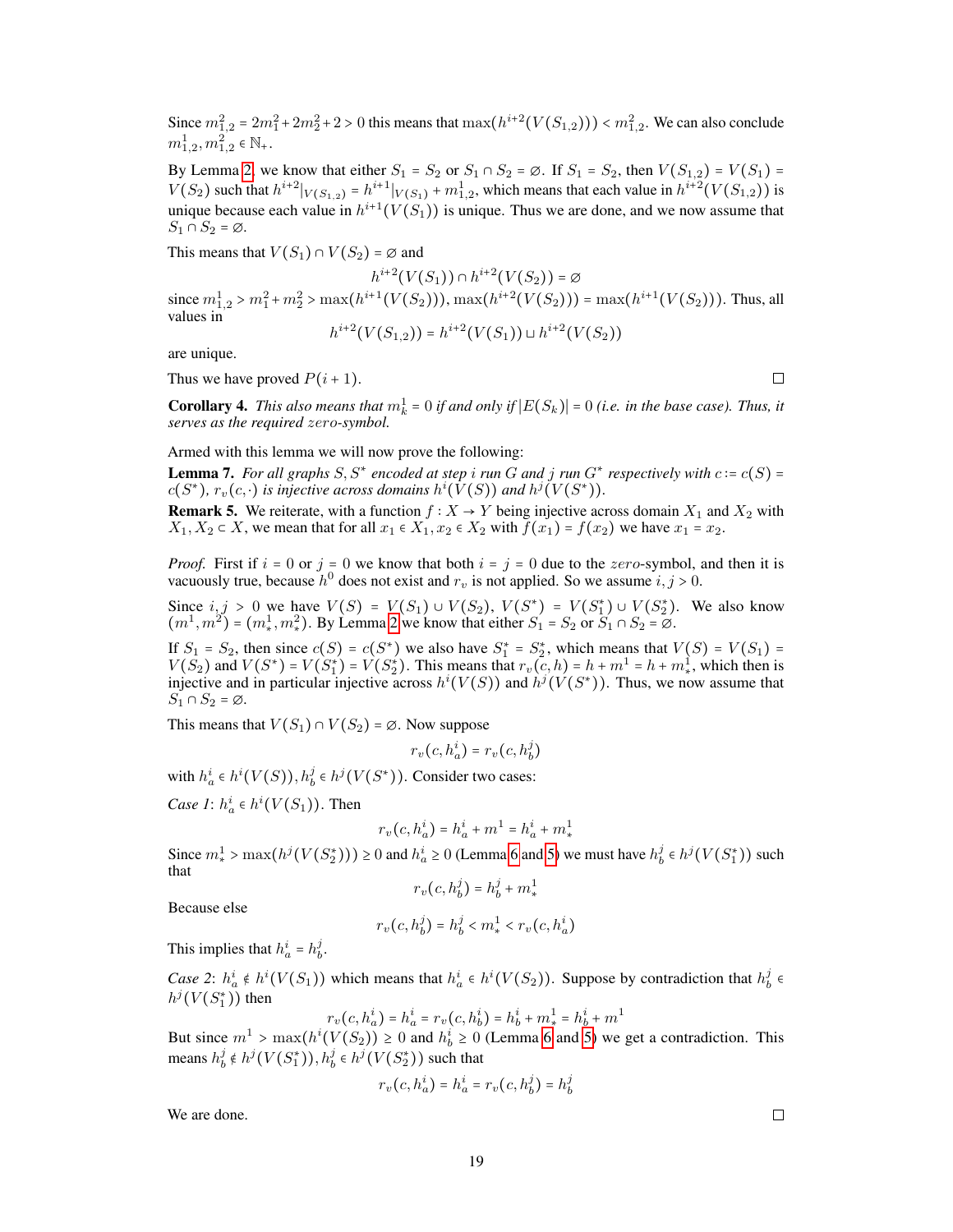Consider the following functions:

$$
\tau(i,j) = \frac{(i+j)(i+j+1)}{2} + j, \ \rho(i,j) = (i+j, ij)
$$

<span id="page-19-0"></span>Lemma 8. *Two claims:*

- $\tau : \mathbb{R} \times \mathbb{R} \to \mathbb{R}$  *is continuous and injective in*  $\mathbb{N} \times \mathbb{N} \to \mathbb{N}$ *.*
- $\rho : \mathbb{R} \times \mathbb{R} \to \mathbb{R}$  *is continuous and injective in*  $\{\{i, j\} \mid i, j \in \mathbb{N}\} \to \mathbb{N}^2$ .

*Proof.*  $\tau$  is the well-known Cantor Pairing Function, see for example [Wikipedia](https://en.wikipedia.org/wiki/Pairing_function) for proof of its bijective properties on  $\mathbb{N}^2 \to \mathbb{N}$ , it is clearly continuous on  $\mathbb{R}^2 \to \mathbb{R}$ .

 $\rho$  is cleary continuous in  $\mathbb{R}^2 \to \mathbb{R}^2$  and if  $i, j \in \mathbb{N}$  then  $\rho(i, j) \in \mathbb{N}^2$ . We will prove that it is injective  $\text{in } \{ \{i, j\} \mid i, j \in \mathbb{N} \} \to \mathbb{N}^2$ :

Suppose  $(i + j, ij) = (x, y)$  we want to express i and j in terms of x and y. Rearranging and substituting, we get  $i = x - j \Rightarrow (x - j)j = y \Rightarrow j^2 - xj + y = 0$ . Using the quadratic formula, and by symmetry, we get

$$
j = \frac{x \pm \sqrt{x^2 - 4y}}{2}, \ \ i = \frac{x \pm \sqrt{x^2 - 4y}}{2}
$$

If  $j = \frac{x + \sqrt{x^2 - 4y}}{2}$  $\frac{x^2-4y}{2}, i = \frac{x-\sqrt{x^2-4y}}{2}$  $\frac{x^2-4y}{2}$  (or other way around) the conditions  $i + j = x, ij = y$  holds. But if  $j = \frac{x + \sqrt{x^2 - 4y}}{2}$  $\frac{x^2-4y}{2} = i = \frac{x+\sqrt{x^2-4y}}{2}$  $\frac{x^2-4y}{2}$  then  $i + j = x + j$ √  $\sqrt{x^2-4y}$  and  $ij = \frac{x^2}{4}$  $\frac{x^2}{4} + x$ √  $\sqrt{x^2-4y} + \frac{x^2-4y}{4}$  and conditions hold iff  $x^2 = 4y$  which takes us back to our previous case. Similarly, if  $j = \frac{x - \sqrt{x^2 - 4y}}{2}$ nditions hold iff  $x^2 = 4y$  which takes us back to our previous case. Similarly, if  $j = \frac{x - \sqrt{x^2 - 4y}}{2} = i = \sqrt{x^2 - 4y}$  $x-\sqrt{x^2-4y}$  $rac{x^2-4y}{2}$  then  $i + j = x -$ √  $\overline{x^2-4y}$ ,  $ij=\frac{x^2}{4}$  $\frac{x^2}{4}$  – x √  $\sqrt{x^2-4y} - \frac{x^2-4y}{4}$  and conditions hold iff  $x^2 = 4y$ which again takes us back to our first case. Thus, we have proved that  $\rho$  is injective.

<span id="page-19-1"></span>**Lemma 9.** In the above setup, there exists a continuous and bounded function  $r : \mathbb{R}^9 \to \mathbb{R}$  that is *injective in*  $\{ \mathbb{N}^4, \mathbb{N}^4 \} \times \mathbb{N}$ *. Namely,* 

$$
r(y_1, h_1, m_1, n_1, y_2, h_2, m_2, n_2, b) = \tau(\tau(\rho(\tau^4(y_1, h_1, m_1, n_1), \tau^4(y_2, h_2, m_2, n_2))), b)
$$

*Proof.* The proof follows from Lemma [8.](#page-19-0)

<span id="page-19-2"></span>Lemma 10. *For the functions defined in Section [3.2](#page-5-2) and in this section, when used in NPA, we always have (i)*  $h^{j}(v) \in N_0$  *and (ii)*  $c(S_k) = (y_k, m_k^1, m_k^2) \in N_0 \times N_0 \times N_0 = N_0^3$ .

*Proof.* (i)  $h^{j}(v) \in \mathbb{N}_{0}$  follows immediately from Lemma [5.](#page-17-0) Note that (ii) is true for all c-values encoded at step 0 in NPA via  $c_{init}$  since all h-values are in  $\mathbb{N}_0$ , also we know that all  $m_k^1, m_k^2 \in \mathbb{N}_0$ from Lemma [5.](#page-17-0) Thus, the only thing we need to consider is the subsequent application of  $r$ , and it is applied to h-values, c-values, and  $\{0, 1\}$ -indicators, all of which are in  $\mathbb{N}_0$ , to create new c-values. Since r takes  $(\mathbb{N}_0)^*$  to  $(\mathbb{N}_0)^*$ , which can be seen by inspection, the lemma follows.  $\Box$ 

**Lemma 11.** *The*  $r_c$  *function with the*  $r$ -*function from Lemma* [9](#page-19-1) *is injective in all its variables.* 

*Proof.* Suppose

$$
r_c(\{(c_1^1,h_1^1),(c_2^1,h_2^1)\},b_1) = r_c(\{(c_1^2,h_1^2),(c_2^2,h_2^2)\},b_2)
$$

Where

$$
c_1^1 = (y_1^1, m_1^1, n_1^1), c_2^1 = (y_2^1, m_2^1, n_2^1)
$$
  

$$
c_1^2 = (y_1^2, m_1^2, n_1^2), c_2^2 = (y_2^2, m_2^2, n_2^2)
$$

 $\Box$ 

 $\Box$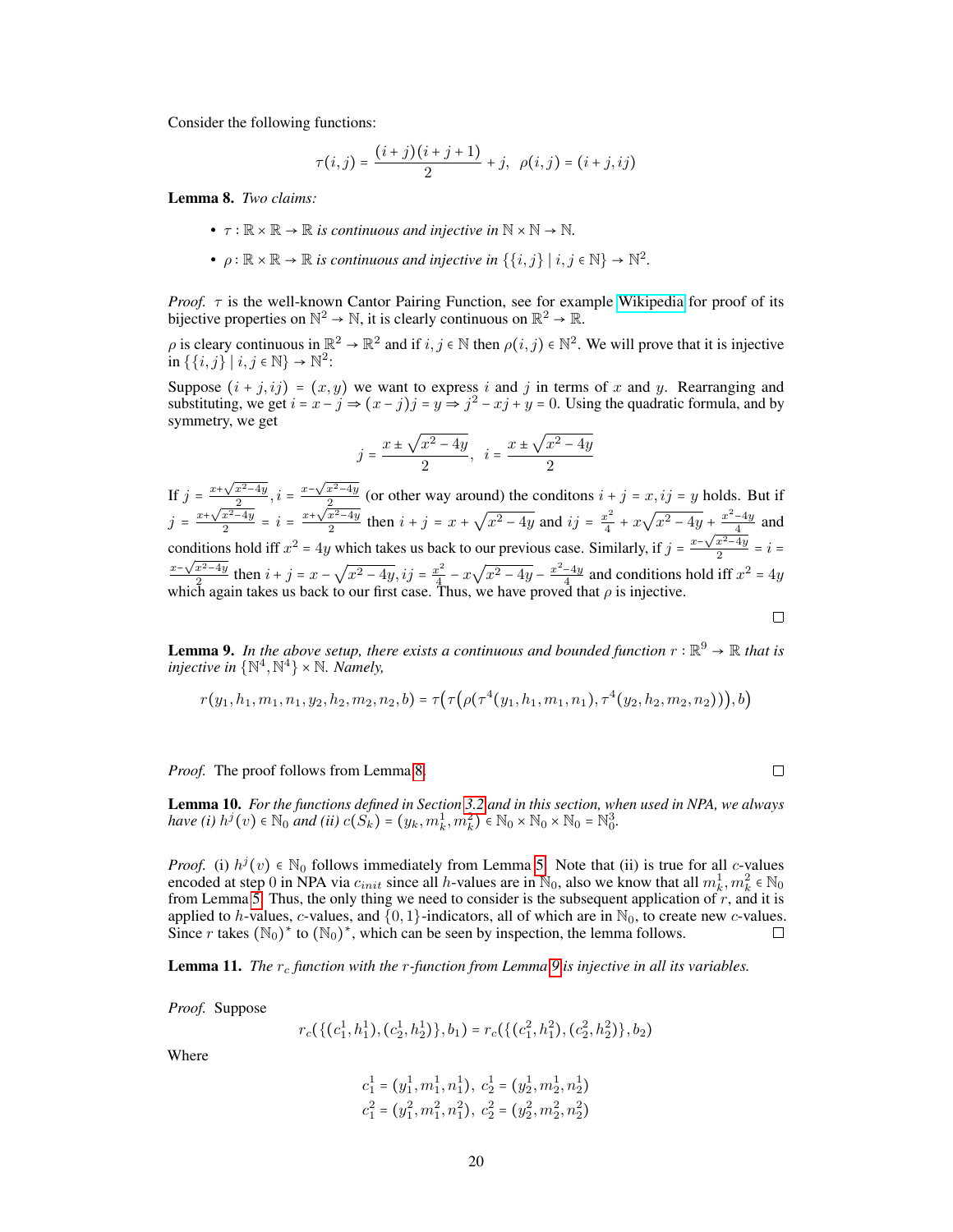This means that

$$
\left(r(y_1^1, h_1^1, m_1^1, n_1^1, y_2^1, h_2^1, m_2^1, n_2^1, b_1),\right)
$$
  
\n
$$
n_1^1 + n_2^1 + 1, 2n_1^1 + 2n_1^1 + 2) =
$$
  
\n
$$
\left(r(y_1^2, h_1^2, m_1^2, n_1^2, y_2^2, h_2^2, m_2^2, n_2^2, b_2),\right)
$$
  
\n
$$
n_1^2 + n_2^2 + 1, 2n_1^2 + 2n_2^2 + 2\right)
$$

Thus, from Lemma [9](#page-19-1) we know r is injective in  $\{N^4, N^4\} \times N$ . By Lemma [10](#page-19-2) we know all input to r are in  $\mathbb{N}_0$ , thus, r is injective, which gives us

$$
\left(\{(c_1^1,h_1^1),(c_2^1,h_2^1)\},\ b_1\right) = \left(\{(c_1^2,h_1^2),(c_2^2,h_2^2)\},\ b_2\right)
$$

and we are done.

**Lemma 12.** For Algorithm [2](#page-5-0) there exists functions  $r_v$ ,  $r_c$ ,  $h_{init}$ ,  $c_{init}$  that satisfies the requirements *put forward in Theorem [8.](#page-5-1)*

*Proof.* Consider the functions defined in Section [3.2](#page-5-2) and in this section, as well as the results. The lemma follows. П

#### B.3 Corollaries

We add a remark about the subgraphs that are encoded during runs of NPA on a graph G.

**Remark 6.** On one run of NPA on graph G, the multiset  $W(G)$  encodes a collection of subgraphs of G, for example, these subgraphs always include the vertices and the largest (by inclusion) connected subgraphs. The order in which edges are processed determines which other subgraphs that are encoded, but it is not too hard to see that if NPA is run on all possible orders on edges, and without NPA changing the order, it will encode each combination of disjoint connected subgraphs. Since any subraph consists of a collection of disjoint connected subgraphs, it will indirectly encode all possible subgraphs.

Full proof of Lemma [3](#page-6-2)

*Proof.* (From [\[25\]](#page-10-1)). We first prove that there exists a mapping f so that  $\sum_{x \in X} f(x)$  is unique for each multiset X bounded size. Because X is countable, there exists a mapping  $Z : \mathcal{X} \to \mathbb{N}$  from  $x \in \mathcal{X}$  to natural numbers. Because the cardinality of multisets X is bounded, there exists a number  $N \in \mathbb{N}$  so that  $|X| < N$  for all X. Then an example of such f is  $f(x) = N^{-Z(x)}$ . This f can be viewed as a more compressed form of an one-hot vector or N-digit presentation. Thus,  $h(X) = \sum_{x \in X} f(x)$  is an injective function of multisets.  $\phi(\sum_{x \in X} f(x))$  is permutation invariant so it is a well-defined multiset function. For any multiset function g, we can construct such  $\phi$  by letting  $\phi(\sum_{x \in X} f(x)) = g(X)$ . Note that such  $\phi$  is well-defined because  $h(X) = \sum_{x \in X} f(x)$  is injective.

**Corollary 5.** There exists a function f such that any two graphs  $G$  and  $H$  in  $\mathcal{G}_b$  are isomorphic if  $\sum_{w \in W(G)} f(w) = \sum_{w \in W(H)} f(w)$ .

**Remark 7.** Given a graph isomorphism class  $[S]$  and assuming NPA does not change the order of the edges, there is a Turing-decidable function  $f_{[S]}$ :  $\mathcal{G} \to [0,1]$  that on input G returns 1 if there exists  $S \in [S], H \in [G]$  with  $S \subset H$  and 0 otherwise; in pseudo-code:

$$
f_{[S]} \text{ on input } G,
$$
  
\n
$$
\forall H \in [G], \forall S \in [S],
$$
  
\nif  $W(S) \subset W(H)$  return 1,  
\nreturn 0

which is Turing-decidable since for any  $G \in \mathcal{G}$  all such sets  $[G], [S], W(H), W(S)$  are finite. However, a similar function for detecting the presence of a subgraph in isomorphism class  $[S]$ 

 $\Box$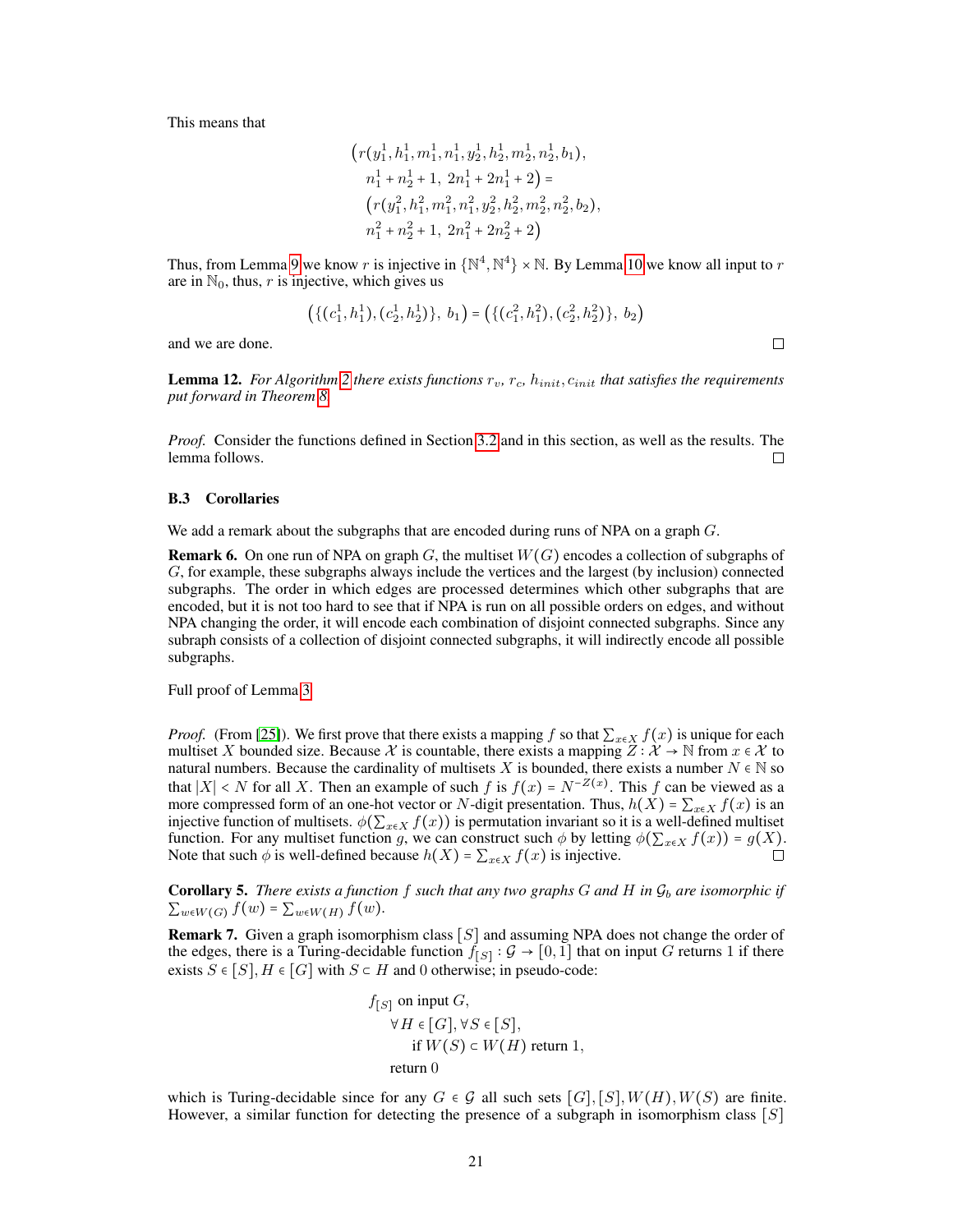in graph G given we only have one encoding  $E(G)$  for all of G must not exist. Without some subset-information in the encoding we are left to (pseudo-code):

$$
f_{[S]} \text{ on input } G,
$$
  
\n
$$
\forall H \in \mathcal{G}, \exists S \in [S], S \subset H,
$$
  
\nif  $E(G) = E(H)$  return 1,  
\nreturn 0

which is Turing-recognizable but not Turing-decidable, because the number of graphs  $H \in \mathcal{G}$  that contain subgraphs in  $[S]$  is infinite. This points to the strength of having the encoding of a graph G coupled with encodings of its subgraphs.

### B.4 Use of Neural Networks

We make use of the following functions:

$$
c_{init}(i) = (0, 0, i + 1)
$$
  
\n
$$
f_1(i, j) = i + j + 1
$$
  
\n
$$
f_2(i, j) = 2i + 2j + 2
$$
  
\n
$$
r(y_1, h_1, m_1, n_1, y_2, h_2, m_2, n_2, b) =
$$
  
\n
$$
\tau(\tau(\rho(\tau^4(y_1, h_1, m_1, n_1), \tau^4(y_2, h_2, m_2, n_2))), b)
$$
  
\n
$$
r_v(\ldots, m, h, 1_{ind}) = h + 1_{ind}m
$$

Where

$$
\tau(i,j) = \frac{(i+j)(i+j+1)}{2} + j, \ \rho(i,j) = (i+j, ij)
$$

To a lesser extent we use

$$
f_3(i) = N^{-i}
$$

By Theorem [3,](#page-2-3) NNs can perfectly approximate any function on a finite domain so the case of  $\mathcal{G}_b$ is straightforward. However, for countably infinite  $G$  the situation is different. Note that these functions are continuous (in  $\mathbb{R}^*$ ) but not bounded and that we are applying these functions recursively and would want both the domain and the image to be bounded iteratively. Without losing any required properties we can compose these functions,  $f$ , with an injective, bounded, and continuous function with continuous inverse such as Sigmoid,  $\sigma$ , in the following way  $f^* = \sigma \circ f \circ \sigma^{-1}$ , and use  $h_{init}(l(v)) = \sigma(l(v))$ . Then these functions can be pointwise approximated by NNs.

**Lemma 13.**  $\sigma : \mathbb{R} \to (0,1)$ ,  $\sigma(x) = \frac{1}{1+e^x}$  is continuous, bounded, and injective. Also, its inverse  $\sigma^{-1}$  :  $(0,1) \rightarrow \mathbb{R}$  *is continuous and injective.* 

*Proof.*  $\sigma$  is continuous since the exponential function is continuous, and it is clearly bounded with  $\text{im}(\sigma) = (0, 1)$ . Furthermore, its inverse is  $\sigma^{-1}(x) = \ln(\frac{1-x}{x})$ :  $(0, 1) \to \mathbb{R}$ , thus it is injective. Since In is continuous so is  $\sigma^{-1}$ , and since  $\sigma^{-1}$  is the inverse of a function, it is injective.  $\Box$ 

The required functions then become:

$$
c_{init}^* : (0,1) \rightarrow (0,1), c_{init}^* = \sigma \circ c_{init} \circ \sigma^{-1}
$$
  
\n
$$
f_1^* : (0,1)^2 \rightarrow (0,1), f_1^* = \sigma \circ f_1 \circ \sigma^{-1}
$$
  
\n
$$
f_2^* : (0,1)^2 \rightarrow (0,1), f_2^* = \sigma \circ f_2 \circ \sigma^{-1}
$$
  
\n
$$
r^* : \{(0,1)^4, (0,1)^4\} \times (0,1) \rightarrow (0,1), r^* = \sigma \circ r \circ \sigma^{-1}
$$
  
\n
$$
r_v^* : (0,1)^3 \rightarrow (0,1), r_v^* = \sigma \circ r_v \circ \sigma^{-1}
$$

It follows from the setup and Lemma [10](#page-19-2) that if  $\text{im}(h_{init}) \subset \{\sigma(i) \mid i \in \mathbb{N}\}\$  then all these functions maintain their required properties. All these functions are continuous and bounded (iteratively on  $(0,1)$  by  $(0,1)$ ) in  $\mathbb{R}^*$ . Thus, by Theorem [6,](#page-3-2) they can be pointwise approximated by a NN. Yet,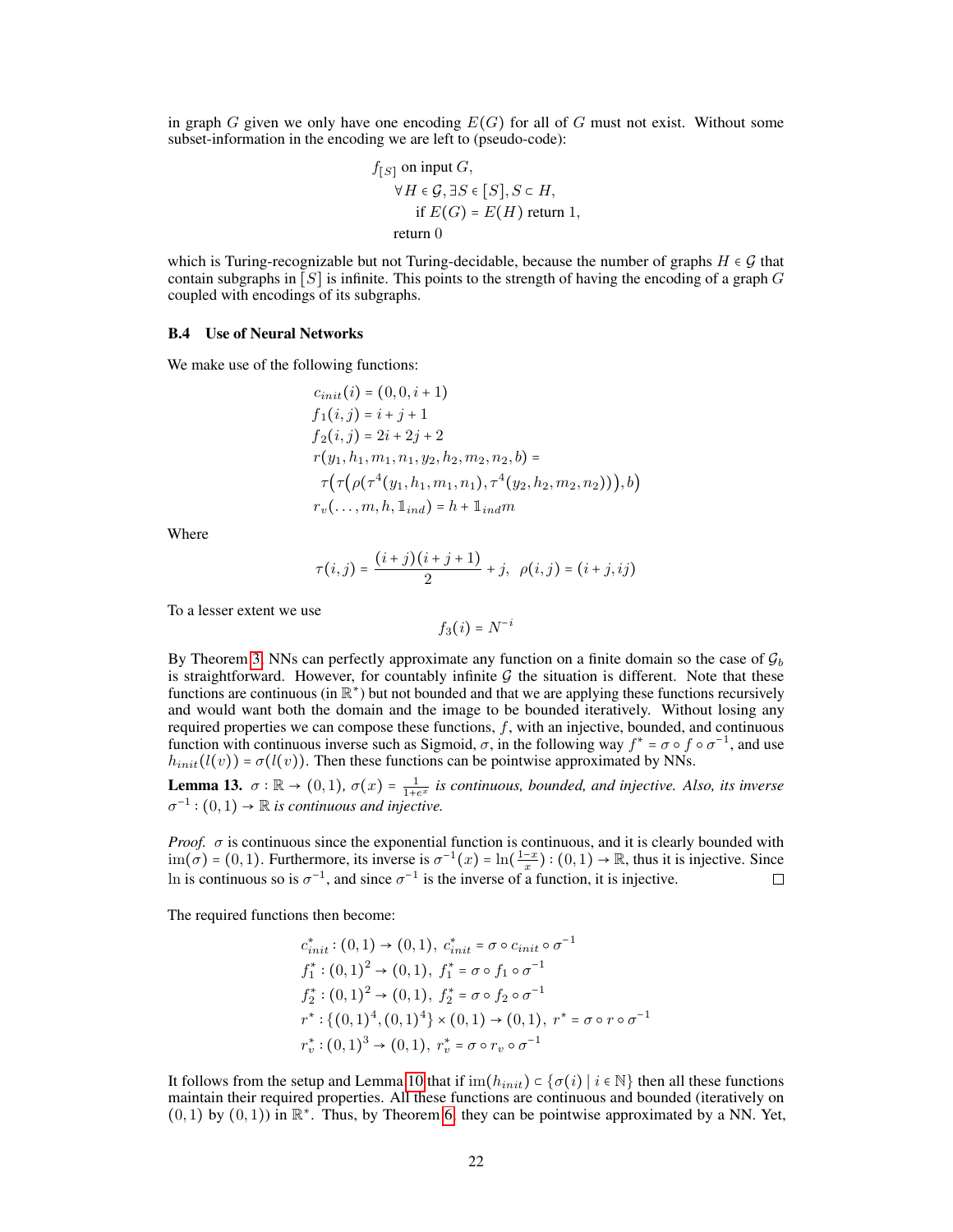<span id="page-22-0"></span>

| Datasets:                   |                 | NCI 1     | <b>MUTAG</b> | <b>PROTEINS</b> | <b>PTC</b> |
|-----------------------------|-----------------|-----------|--------------|-----------------|------------|
| Avg $#$ nodes:              |                 | 30        | 18           | 39              | 26         |
| Avg $#$ edges:              |                 | 32        | 20           | 74              | 26         |
| $O$ (median # edge-orders): | degs-and-labels | $10^{7}$  | $10^{5}$     | $10^{13}$       | $10^{5}$   |
| $O$ (median # edge-orders): | two-degs        | $10^{9}$  | $10^{7}$     | $10^{23}$       | $10^{6}$   |
| $O$ (median # edge-orders): | one-deg         | $10^{20}$ | $10^{14}$    | $10^{36}$       | $10^{16}$  |
| $O$ (median # edge-orders): | none            | $10^{31}$ | $10^{17}$    | $10^{62}$       | $10^{23}$  |
| Avg samples # levels:       | degs-and-labels | 12        |              | 41              | 9          |
| Avg samples # levels:       | two-degs        | 12        | 10           | 41              | 9          |
| Avg samples # levels:       | one-deg         | 14        | 11           | 41              | 13         |
| Avg samples # levels:       | none            | 12        | 14           | 39              | 13         |

Table 3: Edge-orders and levels.

for  $f_3$  the situation is a little different because we care about the sum  $\sum_{x \in X} f_3(x)$  over a bounded multiset X. However, note that all the domain consists of  $\mathbb{N}_0$  so  $f_3$  is bounded by  $(0, 1]$ . Thus we can pointwise approximate

$$
f_3^* : (0,1) \to (0,1] : f_3^* = f_3 \circ \sigma^{-1}
$$

which suffices, and if  $X$  is bounded, so is the sum.

However, it also follows, due to the use of  $\sigma$ , that the pointwise approximation error is going to be more likely to cause problems for large values.

### B.4.1 Approximation Error and its Accumulation

Recursive application of a NN might increase the approximation error. We have the following equations describing successive compositions of a NN  $\varphi$ :

$$
||f(f(x)) - \varphi(\varphi(x))||
$$
  
= 
$$
||f(f(x)) - \varphi(f(x) + \epsilon)||
$$
  
= 
$$
||f(f(x)) - f(f(x) + \epsilon) + \epsilon||
$$

Future work should investigate the effects of this likely accumulation.

### B.5 Class-Redundancy, Sorting, Parallelize, and Subgraph Dropout

Again, the class-redundancy in the algorithm and functions we propose enters at the sort functions  $s_e$ (sorts edges) and  $s_v$  (sorts nodes within edges). Thus, a loose upper bound on the *class-redundancy* is  $O((m!)2^m)$ . However, a more exact upper bound is  $O((t_1!) (t_2!) \dots (t_k!)(2^p))$ , where  $t_i$  are the sizes of the consecutive ties for the sorted edges, and  $p$  (bounded by  $m$ ) is the number of ties for the sorting of nodes within edges. An even better upper bound is

$$
O((t_{1,1}!)\dots (t_{1,l_1}!)(t_{2,1}!)\dots (t_{k,l_k}!)(2^p))
$$

where each  $t_{i,j}$  is the number of ties within group j of groups of subgraphs that could be connected within the tie  $i$ . The order in between disconnected tied subgraph groups does not affect the output.

In Table [3](#page-22-0) you can find #edge-orders, that is  $O((t_{1,1}!) \dots (t_{1,l_1}!)(t_{2,1}!) \dots (t_{k,l_k}!))$ , and #levels on some datasets.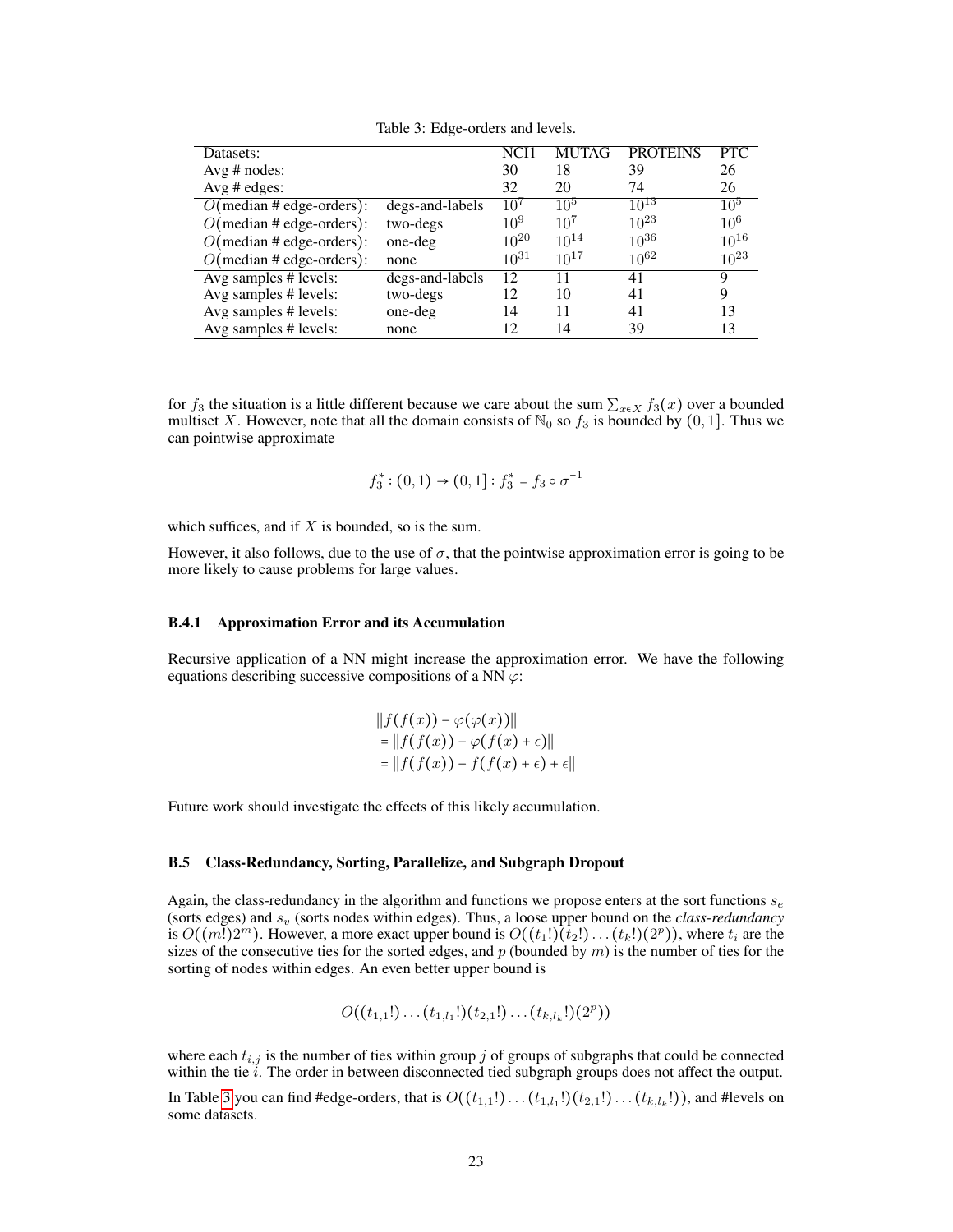### B.6 Neural Networks

For NPBA we let  $c(S_i) = (c_i^1, c_i^2)$  be the encoding for a subgraph  $S_i$  and use for  $r_c$ :

$$
i = \sigma(W_i(c_0^2 + c_1^2) + b_i)
$$
  
\n
$$
f_1 = \sigma(W_f c_0^2 + b_f)
$$
  
\n
$$
f_2 = \sigma(W_f c_1^2 + b_f)
$$
  
\n
$$
g = \tanh(W_g(c_0^2 + c_1^2) + b_g)
$$
  
\n
$$
o = \sigma(W_o(c_0^2 + c_1^2) + b_o)
$$
  
\n
$$
c_{1,2}^1 = f_1 * c_0^1 + f_2 * c_1^1 + i * g
$$
  
\n
$$
c_{1,2}^2 = o * \tanh(c_{1,2}^1)
$$

For the NPA we use for  $r_c(\{(c(S_1), h_1), (c(S_2), h_2)\}, s := \mathbb{1}_{S_1 = S_2})$ :

$$
i = \sigma(W_{i,h}(h_1 + h_2) + W_{i,c}(c_1^2 + c_2^2) + W_{i,s}s + b_i)
$$
  
\n
$$
f_1 = \sigma(W_{f,h}h_1 + W_{f,c}c_1^2 + W_{f,s}s + b_f)
$$
  
\n
$$
f_2 = \sigma(W_{f,h}h_2 + W_{f,c}c_2^2 + W_{f,s}s + b_f)
$$
  
\n
$$
g = \tanh(W_{g,h}(h_1 + h_2) + W_{g,c}(c_1^2 + c_2^2) + W_{g,s}s + b_g)
$$
  
\n
$$
o = \sigma(W_{o,h}(h_1 + h_2) + W_{o,c}(c_1^2 + c_2^2) + W_{o,s}s + b_o)
$$
  
\n
$$
c_{1,2}^1 = f_1 * c_1^1 + f_2 * c_2^1 + i * g
$$
  
\n
$$
c_{1,2}^2 = o * \tanh(c_{1,2}^1)
$$

Where  $s = \mathbb{1}_{S_1 = S_2}$  and the encoding for a subgraph  $S_i$  is  $c(S_i) = (c_i^1, c_i^2)$  and the h-value of a node  $v_j$  is encoded by  $h_j$  (so  $h_1$  and  $h_2$  above encode  $h(v_a)$  and  $h(v_b)$  respectively).

For  $r_v(c(S_{1,2}), h_v, t := \mathbb{1}_{v \in V(s_1)})$  we use (with a different set of weights)

$$
i = \sigma(W_{i,c}c_{1,2}^2 + W_{i,t}t + b_i)
$$
  
\n
$$
f = \sigma(W_{f,c}c_{1,2}^2 + W_{f,t}t + b_f)
$$
  
\n
$$
g = \tanh(W_{g,c}c_{1,2}^2 + W_{g,t}t + b_g)
$$
  
\n
$$
o = \sigma(W_{o,c}c_{1,2}^2 + W_{o,t}t + b_o)
$$
  
\n
$$
h_v = f * h_v + i * g
$$

Where  $t = \mathbb{1}_{v \in V(s_1)}$ . Intuitively, we make it easy for the label to flow through.

### C Experiments

### C.1 Synthetic Graphs

The ordering of the nodes of a graph  $G$  are randomly shuffled before  $G$  is feed to NPA and the output depends to some extent on this order. This makes it hard for a NN to overfit to the features that NPA produces on a training set. For datasets where the class-redundancy is large (e.g regular graphs) NPA might never produce the same encoding between the gradient steps and the training accuracy evaluation. This may cause NNs to overfit to the encodings NPA produces during the batch updates and underfit the encodings produced for evaluation of training accuracy. Even during training, NPA (and NPBA) might never produce the same representation for the same graph twice.

### C.2 Experiment Details

We try and compare algorithms at the task of classifying graphs. Every dataset maps each of its graphs to a ground-truth class out of two possible classes.

We report the average and standard deviation of validation accuracies across the 10 folds within the cross-validation. We use the Adam optimizer with initial learning rate 0.01 and decay the learning